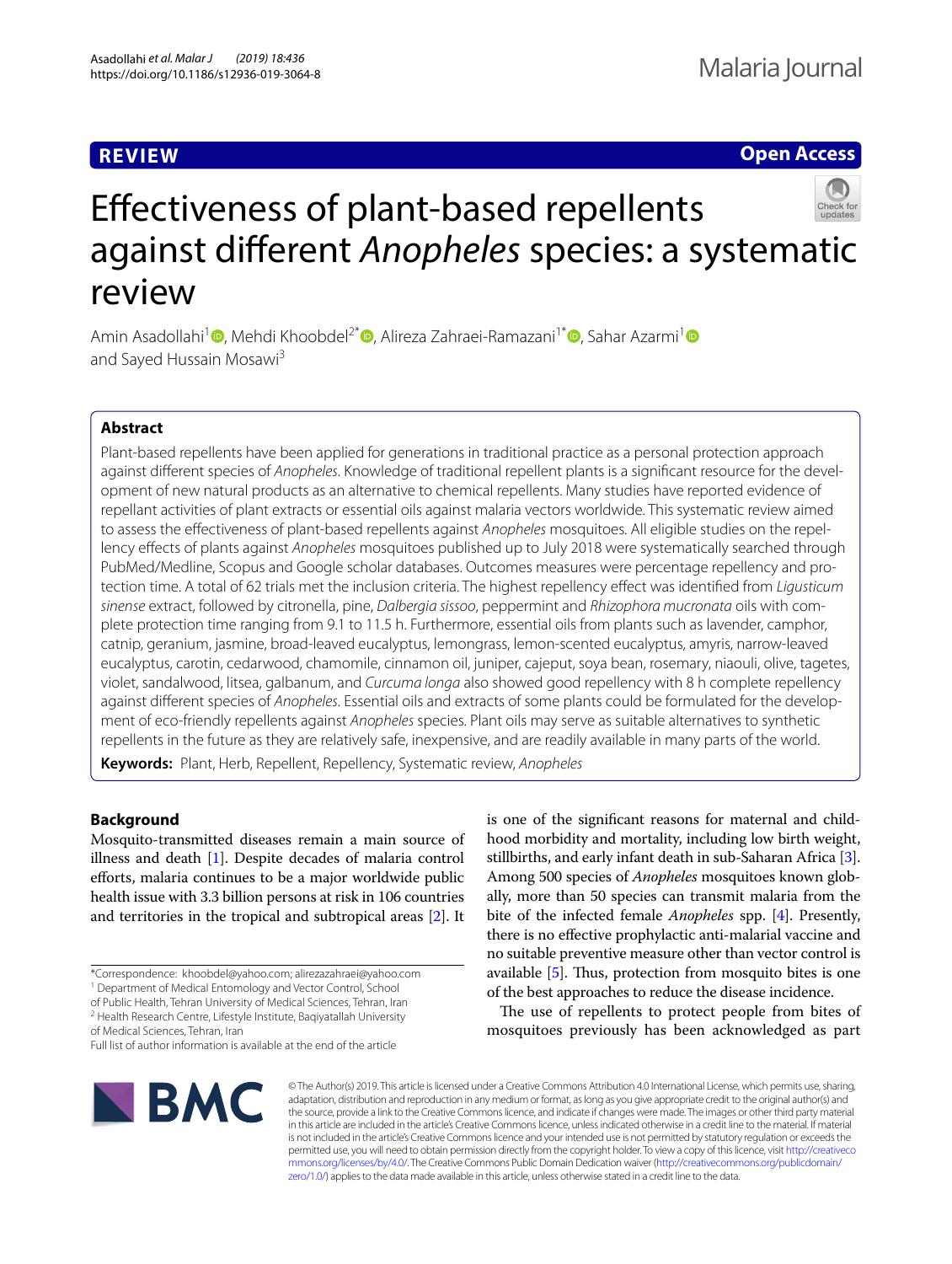of an overall integrated insect-borne disease control programme [\[6\]](#page-17-5). Most commercial repellents are produced by using chemical components such as N, N-diethyl-metatoluamide (DEET), Allethrin, N, N-diethyl mendelic acid amide, and Dimethyl phthalate [\[1](#page-17-0)]. It has been identifed that chemical repellents are not safe for public health and should be used with caution because of their detrimental impacts on synthetic fabric and plastic as well as toxic reactions, such as allergy, dermatitis, and cardiovascular and neurological side efects, which have been reported generally after misapplication  $[4]$  $[4]$ . The frequent use of synthetic repellents with chemical origin for mosquito control has disturbed natural ecosystems and resulted in the development of resistance to insecticides, resurgence in mosquito populations, and adverse impact on nontarget organisms [[4,](#page-17-3) [7](#page-17-6)]. Accordingly, the idea of using natural mosquito repellent products as an alternative to develop new eco-friendly repellents could be an amicable solution to scale back the undesirable effects on environment and human health.

In recent years, interest in plant-based repellents has been revived, as they contain a rich source of bioactive phytochemicals that are safe and biodegradable into nontoxic by-products, which could be screened for insecticidal activities and mosquito repellent. Many studies have reported evidence of repellant activities of plant extracts or essential oils against malaria vectors around the world. The present systematic review was performed to reveal which plant-based repellent can be relied on to provide a prolonged and predictable protection from species of *Anopheles* mosquitoes without causing side efects on human health.

For this systematic review, all eligible studies on the repellency efects of plant-based repellants against *Anopheles* spp. published up to July 2018 were systematically searched through electronic databases PubMed, MEDLINE, Web of Science, Literature retrieval System of the Armed Forces Pest Management Board, Scopus and Google Scholar using the following Medical Subject Headings (Mesh) and keywords: (((Plant [Title/Abstract]) OR Plants [Title/Abstract]) OR herbal [Title/Abstract]) AND (botanical [Title/Abstract]) AND ((extract [Title/ Abstract]) OR extracts [Title/Abstract]) AND (("essential oil" [Title/Abstract]) OR "essential oils" [Title/Abstract]) AND ((((("Insect repellent" [Mesh]) OR repellents) OR repellent) OR repellence) OR repellency) AND (("*Anopheles*" [Mesh]) OR "Anopheles" [Title/Abstract]). The search was limited to English publications. In addition, a manual search was conducted to identify further pertinent articles using references from retrieved studies.

#### **Eligibility criteria**

Studies were included in the present systematic review if they met these criteria: (i) full-text publication was written in English, (ii) inspected the repellency effects of plant extracts and essential oils against malaria vectors, *Anopheles* spp. mosquitoes, and, (iii) reported the percentage of repellency or complete protection time. Following studies were excluded: studies exploring the repellency efect of chemical-based products, studies examining the repellency efect of animal extracts, animal studies (studies not on human subjects), articles without full texts, reviews, duplicate articles, abstracts, republished data, comments, conference papers, editorials, and studies with insufficient data. In addition, studies were excluded if the information could not be extracted. A screening of titles and abstracts followed by a full-text review was performed by two investigators. All titles and abstracts were screened by two independent investigators for eligibility. If a consensus was reached, a study was excluded or selected to full-text screening. If a consensus was not reached, another reviewer was consulted to resolve any feasible discrepancies.

## **Data extraction**

After identifying the eligible studies, the following data were collected from each study by application of standardized data collection form to improve accuracy and critical appraisal: the frst author name, country of origin, journal details, publication year, condition of study (feld or laboratory), plant name, *Anopheles* species, concentration or dose of repellents, repellency percentage and complete protection time. All data were independently extracted by two reviewers and disagreements were solved by discussion, and if necessary, a third author was involved.

A total of 383 studies were found by the initial literature search of the databases. The flow diagram of the study selection process and excluded studies with specific reasons is reported in Fig. [1](#page-2-0). Of the 324 excluded citations, 102 were duplicated studies; 149 were not relevant to the repellency effect of plants on *Anopheles* spp. after screening titles/abstracts; 11 were review publications; 8 investigated the repellency impact of chemical-based repellents or animal extracts; 7 studies were conducted on laboratory animals; 12 were abstracts, conference papers, comments, and editorials; 10 studies had not reported sufficient data regarding the percentage of repellency or complete protection time; and, 15 studies were other irrelevant studies. The primary eligibility process yielded 59 documents and crosscheck of the references of reviews and other databases search provided 3 further articles  $[8-10]$  $[8-10]$  $[8-10]$ . A total of 62 studies conducted in different countries, including India [\[7](#page-17-6)–[40\]](#page-18-0), Thailand [\[4](#page-17-3),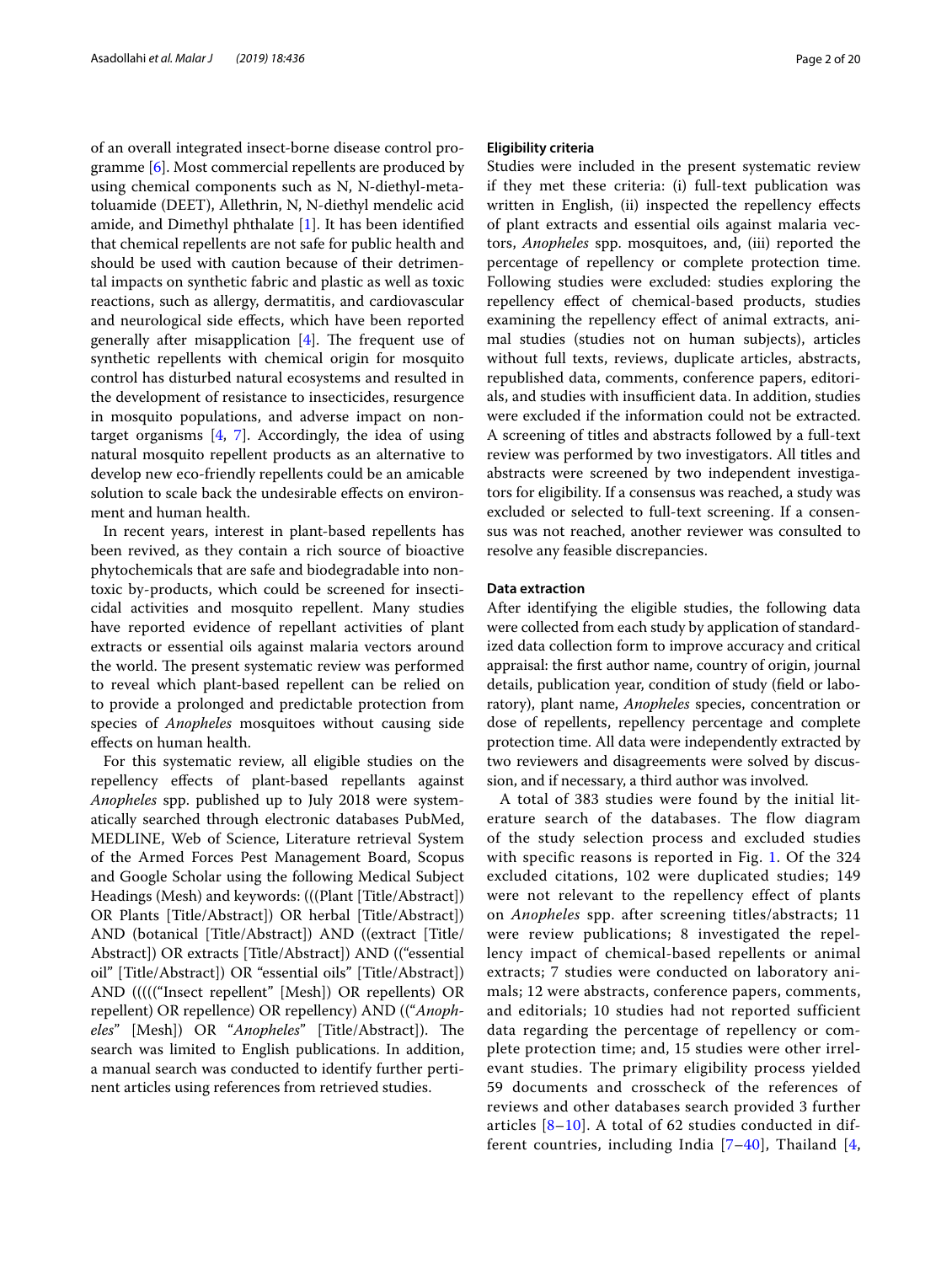

<span id="page-2-0"></span>[5,](#page-17-4) [41–](#page-18-1)[48](#page-18-2)], Ethiopia [[49](#page-18-3)–[52\]](#page-18-4), Kenya [\[53](#page-18-5)–[57\]](#page-18-6), Germany [[6](#page-17-5)], Nigeria [[1](#page-17-0)], USA [[58](#page-18-7)], Tanzania [\[59](#page-18-8)], Brazil [[60\]](#page-18-9), Sudan [[61\]](#page-19-0), Iran [[62\]](#page-19-1), Cameron [[63\]](#page-19-2) and Ivory Coast [[64](#page-19-3)] were eventually included in the systematic review based on the inclusion criteria for the effect of plantbased repellents on species of *Anopheles* mosquitoes. The included studies were published between 1999 and 2018. Expect for 6 studies which were field trial, other studies were conducted on laboratory condition. None of the studies reported the inclusion and exclusion criteria explicitly other than specifying a healthy volunteer. Table [1](#page-3-0) summarizes the characteristics and main results of the eligible studies.

# **Efectiveness of plant‑based products against** *Anopheles* **spp.**

Potential plant-based repellents stratifed by protection time with at least 4 h protection time are reported in Table [2](#page-13-0). The highest repellency effect was identified from *Ligusticum sinense* extract, followed by citronella, pine, *Dalbergia sissoo*, peppermint and *Rhizophora mucronata* oils with complete protection time ranging from 9.1 to 11.5 h. Ethanolic 25% extract of *L. sinense* was able to completely repel *Anopheles minimus* for 11.5 h. Furthermore, essential oils from plants such as lavender, camphor, catnip, geranium, jasmine, broad-leaved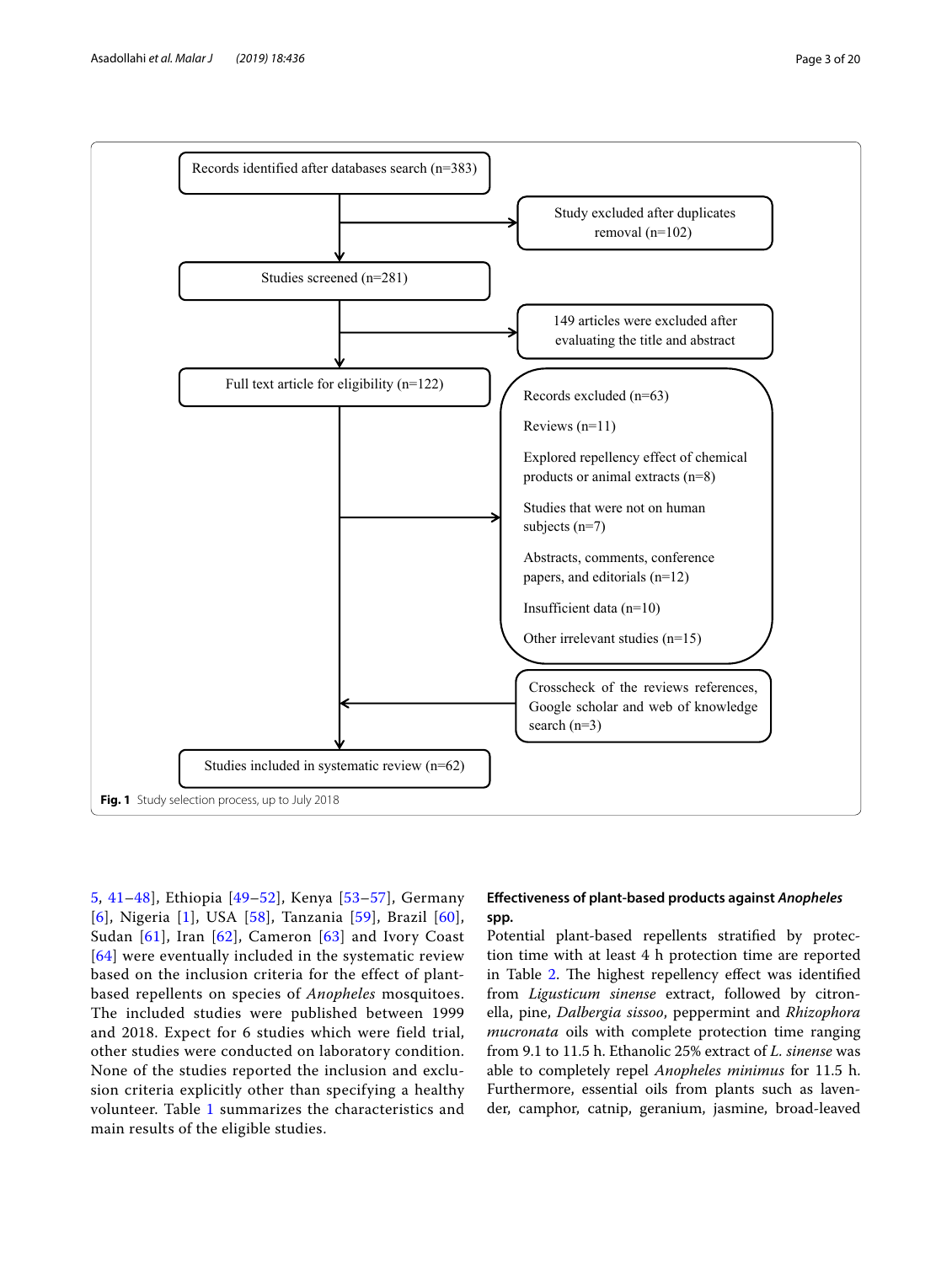| Study         |      | Year Country |            | Study type Plant extract/<br>(essential oil)                      | Concentration<br>dose      | Anopheles species Repellency % |      | Protection<br>time<br>(hours) |
|---------------|------|--------------|------------|-------------------------------------------------------------------|----------------------------|--------------------------------|------|-------------------------------|
| Ansari et al. |      | 2005 India   | Field      | Pine oil (Pinus)                                                  | 1 ml without dilu-<br>tion | An. culicifacies               | 100  | 11                            |
|               |      |              |            | Citronella (lemon-<br>grass oil)                                  | 1 ml without dilu-<br>tion | An. culicifacies               | 100  | 11                            |
| Ansari et al. | 2000 | India        | Field      | D. sissoo oil                                                     | 1 ml without dilu-<br>tion | An. culicifacies               | 96.1 | 10.3                          |
|               |      |              |            | D. sissoo oil                                                     | 1 ml without dilu-<br>tion | An. annularis                  | 100  | 11                            |
|               |      |              |            | D. sissoo oil                                                     | 1 ml without dilu-<br>tion | An. subpictus                  | 89.7 | 8                             |
| Ansari et al. |      | 2000 India   | Field      | Peppermint oil                                                    | 1 ml without dilu-<br>tion | An. culicifacies               | 92.3 | 9.6                           |
|               |      |              |            | Peppermint oil                                                    | 1 ml without dilu-<br>tion | An. annularis                  | 100  | 11                            |
|               |      |              |            | Peppermint oil                                                    | 1 ml without dilu-<br>tion | An. subpictus                  | 83.1 | 7.3                           |
| Amer et al.   |      | 2006 Germany | Laboratory | Citronella (Cym-<br>bopogon winteri-<br>anus) essential oils      | 20% oil solutions          | An. stephensi                  | 52.4 | 8                             |
|               |      |              |            | Rosewood (Aniba<br>rosaeodora) essen-<br>tial oils                | 20% oil solutions          | An. stephensi                  | 4.8  | 6.5                           |
|               |      |              |            | Lavender (Lavan-<br>dula angustifolia)<br>essential oils          | 20% oil solutions          | An. stephensi                  | 80.9 | 8                             |
|               |      |              |            | Camphor (C. cam-<br>phora) essential<br>oils                      | 20% oil solutions          | An. stephensi                  | 42.8 | 8                             |
|               |      |              |            | Catnip (N. cataria)<br>essential oils                             | 20% oil solutions          | An. stephensi                  | 100  | 8                             |
|               |      |              |            | Geranium (Pelargo-<br>nium graveolens)<br>essential oils          | 20% oil solutions          | An. stephensi                  | 61.9 | 8                             |
|               |      |              |            | Thyme (T. serpyllum)<br>essential oils                            | 20% oil solutions          | An. stephensi                  | 33.3 | 7.5                           |
|               |      |              |            | Eucalyptus (E. globu-<br>lus) essential oils                      | 20% oil solutions          | An. stephensi                  | 28.6 | 5.5                           |
|               |      |              |            | Jasmine (Jasminum<br><i>grandiflorum</i> )<br>essential oils      | 20% oil solutions          | An. stephensi                  | 100  | 8                             |
|               |      |              |            | Broad-leaved euca-<br>lyptus (Eucalyptus<br>dives) essential oils | 20% oil solutions          | An. stephensi                  | 38.1 | 8                             |
|               |      |              |            | Lemongrass (Cym-<br>bopogon citratus)<br>essential oil            | 20% oil solutions          | An. stephensi                  | 100  | 8                             |
|               |      |              |            | Lemon-scented<br>eucalyptus (E.<br>citriodora) essen-<br>tial oil | 20% oil solutions          | An. stephensi                  | 52.4 | 8                             |
|               |      |              |            | Fichtennadel (Picea<br>excelsa) essential<br>oil                  | 20% oil solutions          | An. stephensi                  | 19   | 3                             |
|               |      |              |            | Amyris (Amyris<br>balsamifera)                                    | 20% oil solutions          | An. stephensi                  | 100  | 8                             |

essential oil

# <span id="page-3-0"></span>**Table 1 Characteristics of studies. Characteristics of studies included in the systematic review, up to July 2018**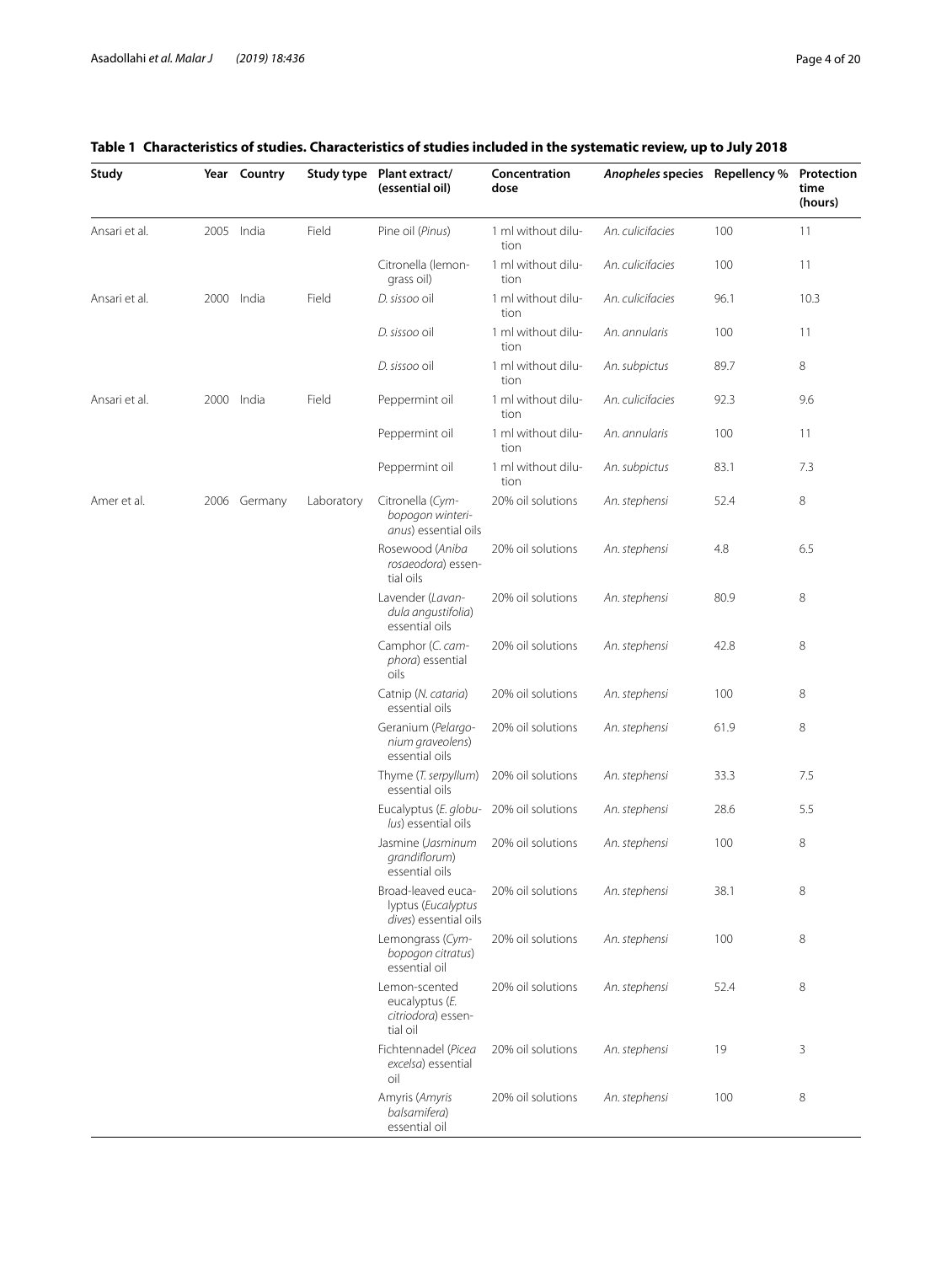| Study | Year Country | Study type Plant extract/<br>(essential oil)                           | Concentration<br>dose | Anopheles species Repellency % |      | Protection<br>time<br>(hours) |
|-------|--------------|------------------------------------------------------------------------|-----------------------|--------------------------------|------|-------------------------------|
|       |              | Lemon (Citrus limon)<br>essential oil                                  | 20% oil solutions     | An. stephensi                  | 9.5  | $\overline{7}$                |
|       |              | Narrow-leaved<br>eucalyptus (Euca-<br>lyptus radiata)<br>essential oil | 20% oil solutions     | An. stephensi                  | 42.8 | 8                             |
|       |              | Carotin oil (Glycina<br>soja) essential oil                            | 20% oil solutions     | An. stephensi                  | 9.5  | 8                             |
|       |              | Cedarwood (Juni-<br>perus virginiana)<br>essential oil                 | 20% oil solutions     | An. stephensi                  | 38.1 | 8                             |
|       |              | frankincense<br>(Boswellia carteri)<br>essential oil                   | 20% oil solutions     | An. stephensi                  | 19   | 5                             |
|       |              | Dill (Anethum gra-<br>veolens) essential<br>oil                        | 20% oil solutions     | An. stephensi                  | 71.4 | 3.5                           |
|       |              | Myrtle (M. commu-<br>nis) essential oil                                | 20% oil solutions     | An. stephensi                  | 42.8 | 6.5                           |
|       |              | Chamomile<br>(Anthemis nobilis)<br>essential oil                       | 20% oil solutions     | An. stephensi                  | 76.2 | 8                             |
|       |              | Cinnamon (C. zey-<br>lanicum) essential<br>oil                         | 20% oil solutions     | An. stephensi                  | 100  | 8                             |
|       |              | Juniper (Juniperus<br>communis) essen-<br>tial oil                     | 20% oil solutions     | An. stephensi                  | 76.2 | 8                             |
|       |              | Sage (Salvia sclarea)<br>essential oil                                 | 20% oil solutions     | An. stephensi                  | 19   | 5                             |
|       |              | Peppermint<br>(Mentha piperita)<br>essential oil                       | 20% oil solutions     | An. stephensi                  | 57.1 | 6.5                           |
|       |              | Basil (Ocimum basili-<br>cum) essential oil                            | 20% oil solutions     | An. stephensi                  | 66.7 | 3.5                           |
|       |              | Cajeput (Melaleuca<br>leucadendron)<br>essential oil                   | 20% oil solutions     | An. stephensi                  | 100  | 8                             |
|       |              | Soya bean (Glycina<br>max) essential oil                               | 20% oil solutions     | An. stephensi                  | 76.2 | 8                             |
|       |              | Rosemary (R. offici-<br>nalis) essential oil                           | 20% oil solutions     | An. stephensi                  | 100  | 8                             |
|       |              | Niaouli (Melaleuca<br>quinquenervia)<br>essential oil                  | 20% oil solutions     | An. stephensi                  | 100  | 8                             |
|       |              | Olive (O. europaea)<br>essential oil                                   | 20% oil solutions     | An. stephensi                  | 71.4 | 8                             |
|       |              | Black pepper (Piper<br>nigrum) essential<br>oil                        | 20% oil solutions     | An. stephensi                  | 61.9 | 3                             |
|       |              | Verbena (Lippia<br>citriodora) essen-<br>tial oil                      | 20% oil solutions     | An. stephensi                  | 38.1 | 5.5                           |
|       |              | tagetes (T. minuta)<br>essential oil                                   | 20% oil solutions     | An. stephensi                  | 100  | 8                             |
|       |              | Violet (Viola odorata)<br>essential oil                                | 20% oil solutions     | An. stephensi                  | 100  | 8                             |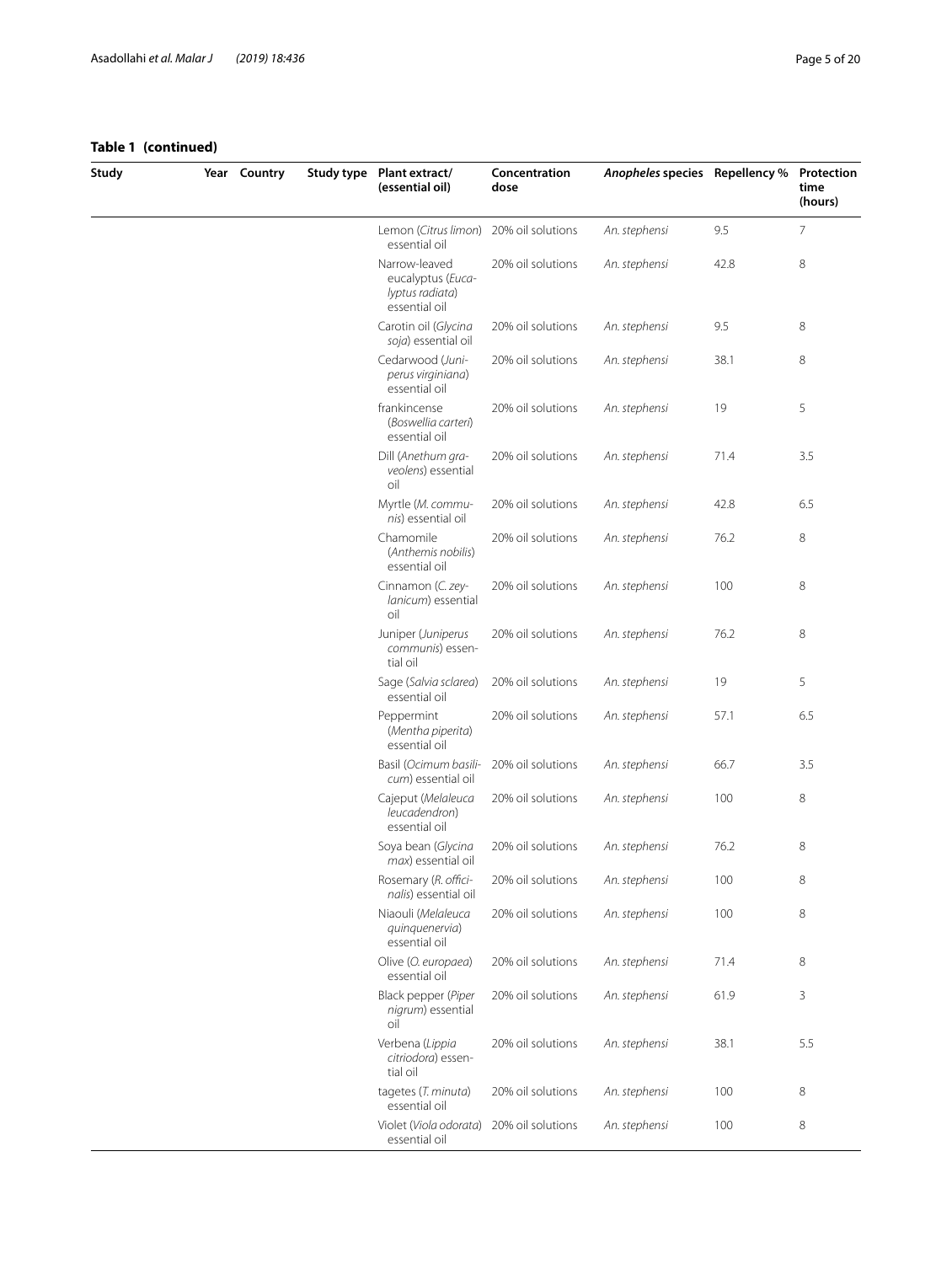| Study               | Year Country  |            | Study type Plant extract/<br>(essential oil)             | Concentration<br>dose                                                                               | Anopheles species Repellency % |                   | Protection<br>time<br>(hours) |
|---------------------|---------------|------------|----------------------------------------------------------|-----------------------------------------------------------------------------------------------------|--------------------------------|-------------------|-------------------------------|
|                     |               |            | Sandalwood<br>(Santalum album)<br>essential oil          | 20% oil solutions                                                                                   | An. stephensi                  | 100               | 8                             |
|                     |               |            | Litsea (Litsea<br>cubeba) Essential<br>oil               | 20% oil solutions                                                                                   | An. stephensi                  | 100               | 8                             |
|                     |               |            | Helichrysum (Heli-<br>chrysum italicum)<br>essential oil | 20% oil solutions                                                                                   | An. stephensi                  | 47.6              | 6                             |
|                     |               |            | Galbanum (Ferula<br>qalbaniflua)<br>essential oil        | 20% oil solutions                                                                                   | An. stephensi                  | 100               | 8                             |
|                     |               |            | Chamomile<br>(Chamaemelum<br>nobile) essential<br>oil    | 20% oil solutions                                                                                   | An. stephensi                  | 47.6              | 5.5                           |
| Amerasan et al.     | 2012 India    | Laboratory | Cassia tora Linn<br>methanol extract                     | 1 mg/cm $^2$<br>2.5 mg/cm <sup>2</sup><br>5.0 mg/cm <sup>2</sup>                                    | An. stephensi                  | 100<br>100<br>100 | 2<br>$\overline{2}$<br>2.5    |
| Abiy et al.         | 2015 Ethiopia | Field      | 20% neem oil                                             | Neem and china-<br>berry oils were<br>diluted to 20%<br>using Niger seed<br>(noog abyssinia)<br>oil | An. arabiensis                 | 71                | 3                             |
|                     |               |            | 20% chinaberry oil                                       | Neem and china-<br>berry oils were<br>diluted to 20%<br>using Niger seed<br>(noog abyssinia)<br>oil | An. arabiensis                 | 70                | 1                             |
| Alayo et al.        | 2015 Nigeria  | Laboratory | Cassia mimosoides                                        | Cream 0.5% w/w                                                                                      | An. gambiae                    | 48                | $\overline{\phantom{0}}$      |
|                     |               |            | petroleum ether<br>extract                               | Cream 1% w/w                                                                                        |                                | 88                | $\overline{\phantom{0}}$      |
|                     |               |            |                                                          | Cream 2% w/w                                                                                        |                                | 100               | 0.08                          |
|                     |               |            |                                                          | Cream 4% w/w<br>Cream 6% w/w                                                                        |                                | 100<br>100        | 0.08<br>0.08                  |
| Alwala et al.       | 2010 Kenya    | Laboratory | Mangifera indica<br>essential Oil                        | 10% solution                                                                                        | An. gambiae                    | 100               | ÷,                            |
| Baskar et al.       | 2018 India    | Laboratory | Atalantia mono-<br>phylla essential oil                  | 50 ppm                                                                                              | An. stephensi                  |                   | 6.85                          |
| Govindarajan et al. | 2010 India    |            | Laboratory Sida acuta Burm. F.<br>extract                | $2.5 \text{ mg/cm}^2$                                                                               | An. stephensi                  | 100               | 2.5                           |
| Govindarajan et al. | 2011 India    | Laboratory | Ervatamia coronaria                                      | 5 mg/cm <sup>2</sup><br>1 mg/cm $^2$                                                                | An. stephensi<br>An. stephensi | 100<br>100        | 3<br>2.5                      |
|                     |               |            | extract                                                  | 2.5 mg/cm <sup>2</sup><br>5 mg/cm $^2$                                                              | An. stephensi<br>An. stephensi | 100<br>100        | 3<br>3.5                      |
|                     |               |            | Caesalpinia pulcher-<br>rima extract                     | 1 mg/cm $^2$                                                                                        | An. stephensi                  | 100               | $\overline{2}$                |
|                     |               |            |                                                          | $2.5 \text{ mg/cm}^2$                                                                               | An. stephensi                  | 100               | 2.5                           |
| Govindarajan et al. | 2011 India    | Laboratory |                                                          | $5 \text{ mg/cm}^2$                                                                                 | An. stephensi                  | 100               | 3                             |
|                     |               |            |                                                          | 2.5 mg/cm <sup>2</sup><br>5 mg/cm $^2$                                                              | An. subpictus<br>An. subpictus | 100<br>100        | 2<br>2.5                      |
|                     |               |            | R. officinalis L. essen-<br>tial oil                     | 1 mg/cm $^2$                                                                                        | An. subpictus                  | 100               | 1                             |
|                     |               |            |                                                          | 2.5 mg/cm <sup>2</sup>                                                                              | An. subpictus                  | 100               | 1                             |
|                     |               |            |                                                          | $5 \text{ mg/cm}^2$                                                                                 | An. subpictus                  | 100               | 1.5                           |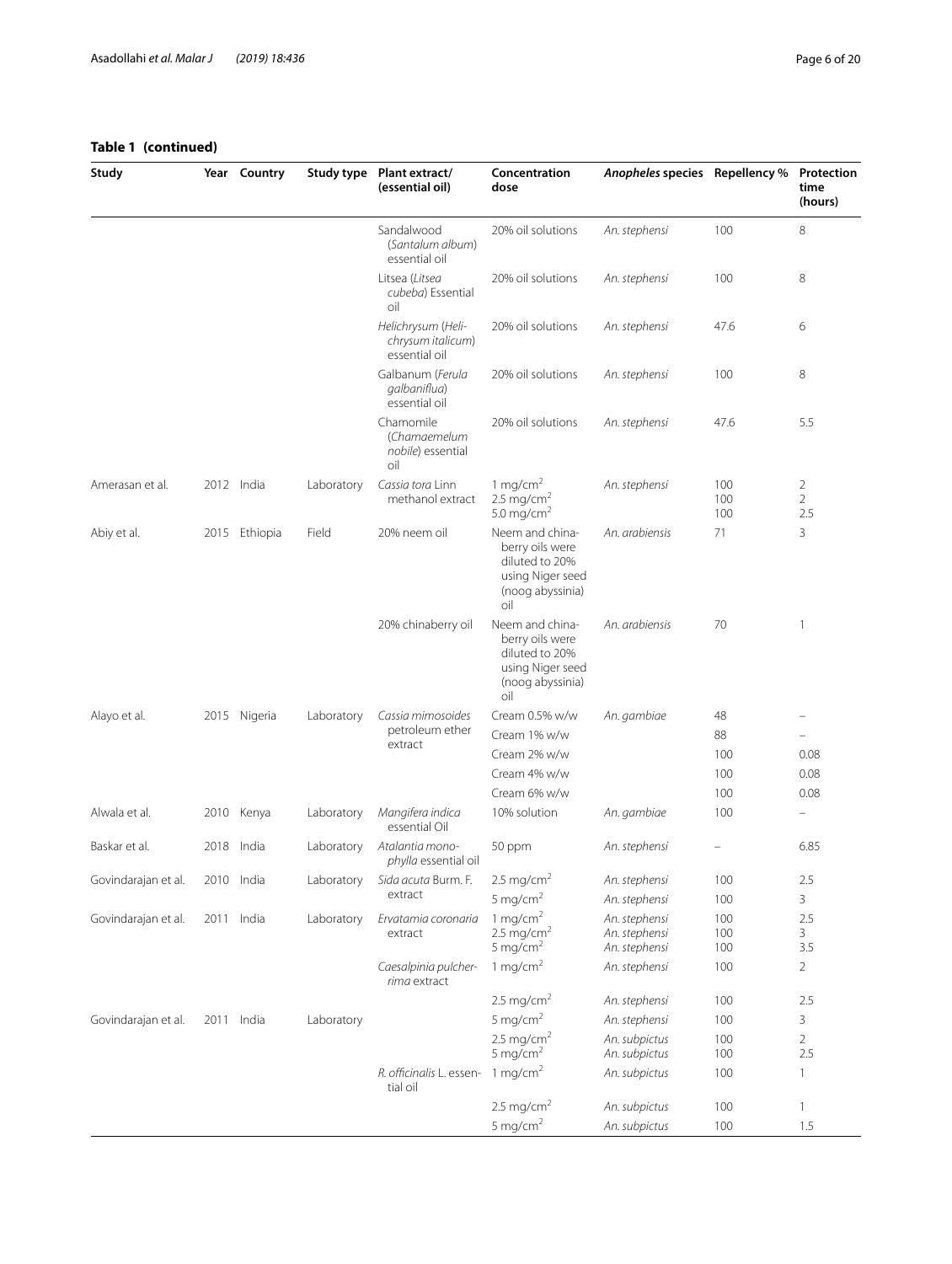| Study                              | Year Country  |            | Study type Plant extract/<br>(essential oil) | Concentration<br>dose                          | Anopheles species Repellency % |      | Protection<br>time<br>(hours) |
|------------------------------------|---------------|------------|----------------------------------------------|------------------------------------------------|--------------------------------|------|-------------------------------|
|                                    |               |            | C. citrates Stapf.                           | 1 mg/cm $^2$                                   | An. subpictus                  | 100  | 1                             |
|                                    |               |            | essential oil                                | $2.5 \text{ mg/cm}^2$                          | An. subpictus                  | 100  | 1.5                           |
|                                    |               |            |                                              | 5 mg/cm $^2$                                   | An. subpictus                  | 100  | 2                             |
|                                    |               |            | C. zeylanicum L.                             | 1 mg/cm $^2$                                   | An. subpictus                  | 100  | 1                             |
|                                    |               |            | essential oil                                | $2.5 \text{ mg/cm}^2$                          | An. subpictus                  | 100  | 1                             |
|                                    |               |            |                                              | 5 mg/cm <sup>2</sup>                           | An. subpictus                  | 100  | 1.5                           |
| Govindarajan et al.                | 2016 India    | Laboratory | Zingiber nimmonii                            | 1 mg/cm $^2$                                   | An. stephensi                  | 100  | $\overline{2}$                |
|                                    |               |            | essential oil                                | $2$ mg/cm <sup>2</sup>                         | An. stephensi                  | 100  | 2.5                           |
|                                    |               |            |                                              | $5 \text{ mg/cm}^2$                            | An. stephensi                  | 100  | 3                             |
| Jeyabalan et al.                   | 2003 India    | Laboratory | P. citrosa leaf extract                      | 0.5%                                           | An. stephensi                  | 36   | $\overline{a}$                |
|                                    |               |            |                                              | 1%                                             | An. stephensi                  | 51   |                               |
|                                    |               |            |                                              | 2%                                             | An. stephensi                  | 78   |                               |
|                                    |               |            |                                              | 4%                                             | An. stephensi                  | 100  |                               |
| Karunamoorthi et al. 2008 Ethiopia |               | Laboratory | Woira (O. europaea)<br>smoke                 | Burning of 25 g<br>of dried plant<br>materials | An. arabiensis                 | 79.7 |                               |
|                                    |               |            | Tinjut (Ostostegia<br>integrifolia) smoke    | Burning of 25 g<br>of dried plant<br>materials | An. arabiensis                 | 90.1 |                               |
|                                    |               |            | Wogert (Silene mac-<br>roserene) smoke       | Burning of 25 g<br>of dried plant<br>materials | An. arabiensis                 | 93.6 |                               |
|                                    |               |            | Kebercho (Echinops<br>sp.) extract           | Burning of 25 g<br>of dried plant<br>materials | An. arabiensis                 | 92.4 |                               |
| Karunamoorthi et al. 2010 Ethiopia |               | Laboratory | C. citratus extract                          | $1 \text{ mg/cm}^2$                            | An. arabiensis                 | 100  | 3.2                           |
|                                    |               |            |                                              | 1.5 mg/cm $^2$                                 | An. arabiensis                 | 100  | 4.4                           |
|                                    |               |            |                                              | $2$ mg/cm <sup>2</sup>                         | An. arabiensis                 | 100  | 5.3                           |
|                                    |               |            |                                              | $2.5 \text{ mg/cm}^2$                          | An. arabiensis                 | 100  | 6.3                           |
| Govindarajan et al.                | 2016 India    | Laboratory | Origanum scabrum                             | 1 mg/cm $^2$                                   | An. stephensi                  | 100  | 2.5                           |
|                                    |               |            | essential oil                                | $2$ mg/cm <sup>2</sup>                         | An. stephensi                  | 100  | 3                             |
|                                    |               |            |                                              | $5 \text{ mg/cm}^2$                            | An. stephensi                  | 100  | 3.5                           |
| Haldar et al.                      | 2014 India    | Laboratory | Ficus krishnae smoke                         | 30 mg/l smoked                                 | An. stephensi                  | 18   | 0.16                          |
|                                    |               |            |                                              | 60 mg/l smoked                                 | An. stephensi                  | 100  | 0.5                           |
|                                    |               |            |                                              | 90 mg/l smoked                                 | An. stephensi                  | 100  | 1                             |
| Auysawasdi et al.                  | 2015 Thailand | Laboratory | Curcuma longa                                | 5%                                             | An. dirus                      | 100  | 4                             |
|                                    |               |            | essential oil                                | 10%                                            | An. dirus                      | 100  | 5                             |
|                                    |               |            |                                              | 15%                                            | An. dirus                      | 100  | 5.5                           |
|                                    |               |            |                                              | 20%                                            | An. dirus                      | 100  | 5.5                           |
|                                    |               |            |                                              | 25%                                            | An. dirus                      | 100  | $\,8\,$                       |
|                                    |               |            | E. globulus essential                        | 5%                                             | An. dirus                      | 100  | 1.7                           |
|                                    |               |            | oil                                          | 10%                                            | An. dirus                      | 100  | 2.3                           |
|                                    |               |            |                                              | 15%                                            | An. dirus                      | 100  | 3                             |
|                                    |               |            |                                              | 20%                                            | An. dirus                      | 100  | 3                             |
|                                    |               |            |                                              | 25%                                            | An. dirus                      | 100  | 3.4                           |
|                                    |               |            | Citrus aurantium                             | 5%                                             | An. dirus                      | 100  | 1.8                           |
|                                    |               |            | essential oil                                | 10%                                            | An. dirus                      | 100  | 2.9                           |
|                                    |               |            |                                              | 15%                                            | An. dirus                      | 100  | 2.9                           |
|                                    |               |            |                                              | 20%                                            | An. dirus                      | 100  | 3                             |
|                                    |               |            |                                              | 25%                                            | An. dirus                      | 100  | 3.5                           |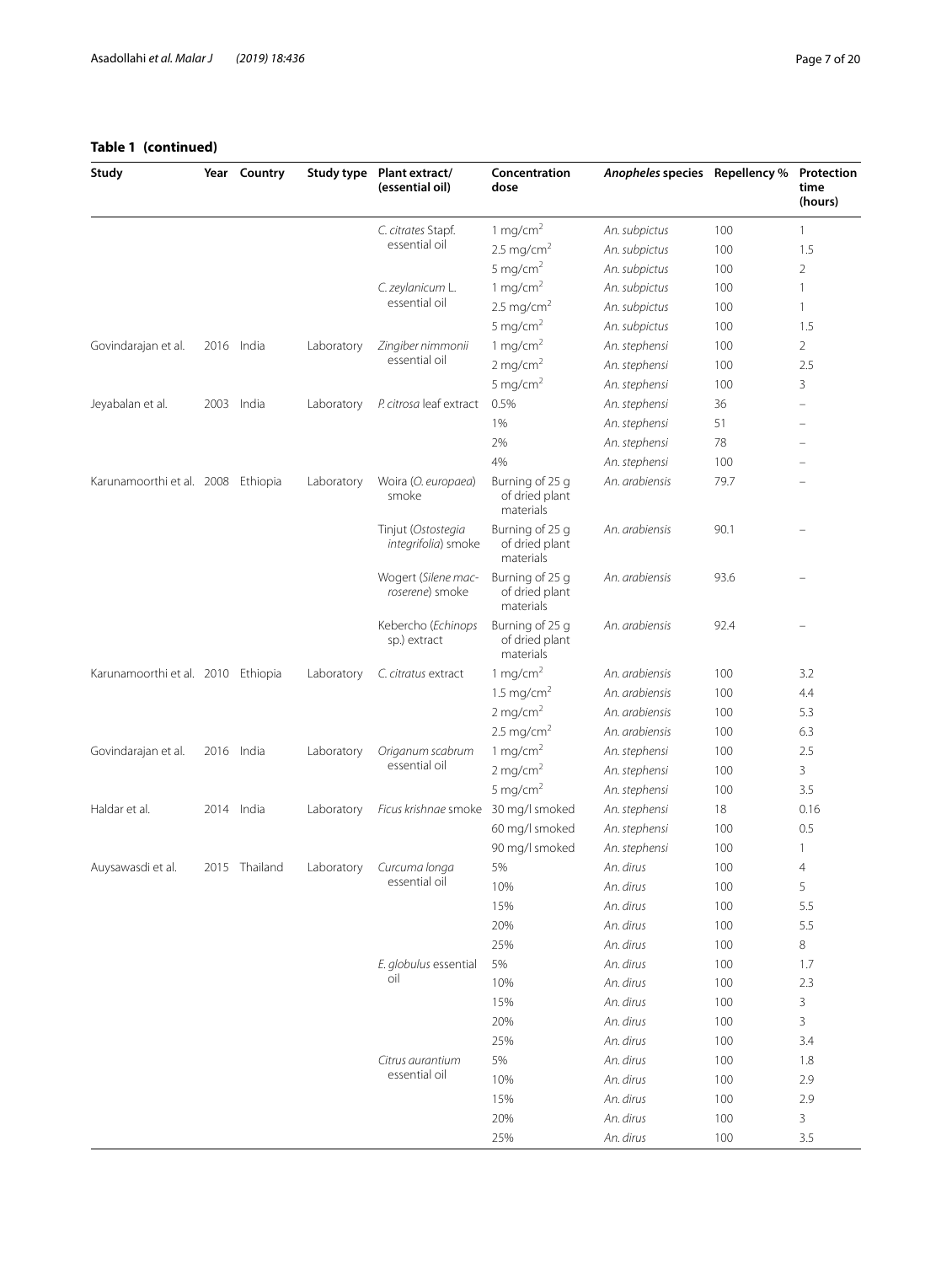| Study                           |      | Year Country | Study type             | Plant extract/<br>(essential oil)     | Concentration<br>dose  | Anopheles species Repellency % |     | Protection<br>time<br>(hours) |
|---------------------------------|------|--------------|------------------------|---------------------------------------|------------------------|--------------------------------|-----|-------------------------------|
| Barnard et al.                  |      | 1999 USA     | Laboratory             | Clove essential oil                   | 25%                    | An. albimanus                  | 100 | 1.25                          |
|                                 |      |              |                        |                                       | 50%                    | An. albimanus                  | 100 | 1.5                           |
|                                 |      |              |                        |                                       | 75%                    | An. albimanus                  | 100 | 2.26                          |
|                                 |      |              |                        |                                       | 100%                   | An. albimanus                  | 100 | 3.55                          |
|                                 |      |              |                        | Thyme essential oil                   | 25%                    | An. albimanus                  | 100 | 0.75                          |
|                                 |      |              |                        |                                       | 50%                    | An. albimanus                  | 100 | 0.5                           |
|                                 |      |              |                        |                                       | 75%                    | An. albimanus                  | 100 | $\mathbf{1}$                  |
|                                 |      |              |                        |                                       | 100%                   | An. albimanus                  | 100 | 1.75                          |
| Kweka et al.                    | 2008 | Tanzania     | Laboratory             | Citronella                            | 500 mg/m <sup>2</sup>  | An. gambiae                    | 81  |                               |
|                                 |      |              |                        | Ocimum suave<br>extract               | 500 mg/m <sup>2</sup>  | An. gambiae                    | 81  | $\overline{\phantom{0}}$      |
|                                 |      |              |                        | Ocimum kilimand-<br>scharicum extract | 500 mg/m <sup>2</sup>  | An. gambiae                    | 73  | L,                            |
|                                 |      |              |                        | Citronella                            | 500 mg/m <sup>2</sup>  | An. arabiensis                 | 85  | $\overline{\phantom{0}}$      |
|                                 |      |              |                        | O. suave extract                      | 500 mg/m <sup>2</sup>  | An. arabiensis                 | 89  |                               |
|                                 |      |              |                        | O. kilimandschari-<br>cum extract     | 500 mg/m <sup>2</sup>  | An. arabiensis                 | 75  |                               |
| Kovendan et al.                 |      | 2012 India   | Laboratory             | A. alnifolia extract                  | 1 mg/cm $^2$           | An. stephensi                  | 100 | 2                             |
|                                 |      |              |                        |                                       | $3$ mg/cm <sup>2</sup> | An. stephensi                  | 100 | 2                             |
|                                 |      |              |                        |                                       | $5 \text{ mg/cm}^2$    | An. stephensi                  | 100 | 2.5                           |
| Krishnappa et al.               |      | 2012 India   | Laboratory             | A. digitata crude                     | $2$ mg/cm <sup>2</sup> | An. stephensi                  | 100 | 3                             |
|                                 |      |              |                        | extract                               | $4$ mg/cm <sup>2</sup> | An. stephensi                  | 100 | 3.5                           |
|                                 |      |              |                        |                                       | $6$ mg/cm <sup>2</sup> | An. stephensi                  | 100 | 3.5                           |
| Naine et al.                    |      | 2014 India   | Laboratory             | Streptomyces sp.                      | 1 mg/cm $^2$           | An. stephensi                  | 100 | 2                             |
|                                 |      |              |                        | VITJS4 extract                        | $3$ mg/cm <sup>2</sup> | An. stephensi                  | 100 | 2                             |
|                                 |      |              |                        |                                       | $6$ mg/cm <sup>2</sup> | An. stephensi                  | 100 | 2                             |
| Murugan et al.                  |      | 2012 India   | Laboratory             | Orange peel extract                   | 50 ppm                 | An. stephensi                  | 99  | $\overline{\phantom{0}}$      |
|                                 |      |              |                        |                                       | 150 ppm                | An. stephensi                  | 100 | 0.5                           |
|                                 |      |              |                        |                                       | 250 ppm                | An. stephensi                  | 100 | 0.05                          |
|                                 |      |              |                        |                                       | 350 ppm                | An. stephensi                  | 100 | 1.5                           |
|                                 |      |              |                        |                                       | 450 ppm                | An. stephensi                  | 100 | 2                             |
| Padilha et al.                  | 2003 | Brazil       | Field                  | Ocimum selloi oil                     | 10% v/v                | An. braziliensis               | 89  | 0.5                           |
| Konan et al.                    | 2003 |              | Ivory Coast Laboratory | Karite nut butter oil                 | 75%                    | An. gambiae                    | 100 | $\overline{2}$                |
|                                 |      |              |                        | Palm oil                              | 75%                    | An. gambiae                    | 100 | 1.38                          |
|                                 |      |              |                        | Coconut oil                           | 75%                    | An. gambiae                    | 100 | 0.76                          |
| Maheswaran et al.               |      | 2013 India   | Laboratory             | Confertifolin essen-                  | 0.62 ppm               | An. stephensi                  | 100 | 1                             |
|                                 |      |              |                        | tial oil                              | 1.25 ppm               | An. stephensi                  | 100 | 2.5                           |
|                                 |      |              |                        |                                       | 2.5 ppm                | An. stephensi                  | 100 | 3                             |
|                                 |      |              |                        |                                       | 5 ppm                  | An. stephensi                  | 100 | 5                             |
|                                 |      |              |                        |                                       | 10 ppm                 | An. stephensi                  | 100 | 5.2                           |
| Panneerselvam et al. 2013 India |      |              | Laboratory             | Andrographis pan-                     | 1 mg/cm $^2$           | An. stephensi                  | 100 | $\overline{2}$                |
|                                 |      |              |                        | iculata methanol                      | $3$ mg/cm <sup>2</sup> | An. stephensi                  | 100 | 2.5                           |
|                                 |      |              |                        | leaf extract                          | $6$ mg/cm <sup>2</sup> | An. stephensi                  | 100 | 3                             |
|                                 |      |              |                        | Cassia occidentalis                   | 1 mg/cm $^2$           | An. stephensi                  | 100 | $\overline{2}$                |
|                                 |      |              |                        | methanol leaf                         | $3$ mg/cm <sup>2</sup> | An. stephensi                  | 100 | 2.5                           |
|                                 |      |              |                        | extract                               | $6$ mg/cm <sup>2</sup> | An. stephensi                  | 100 | 2.5                           |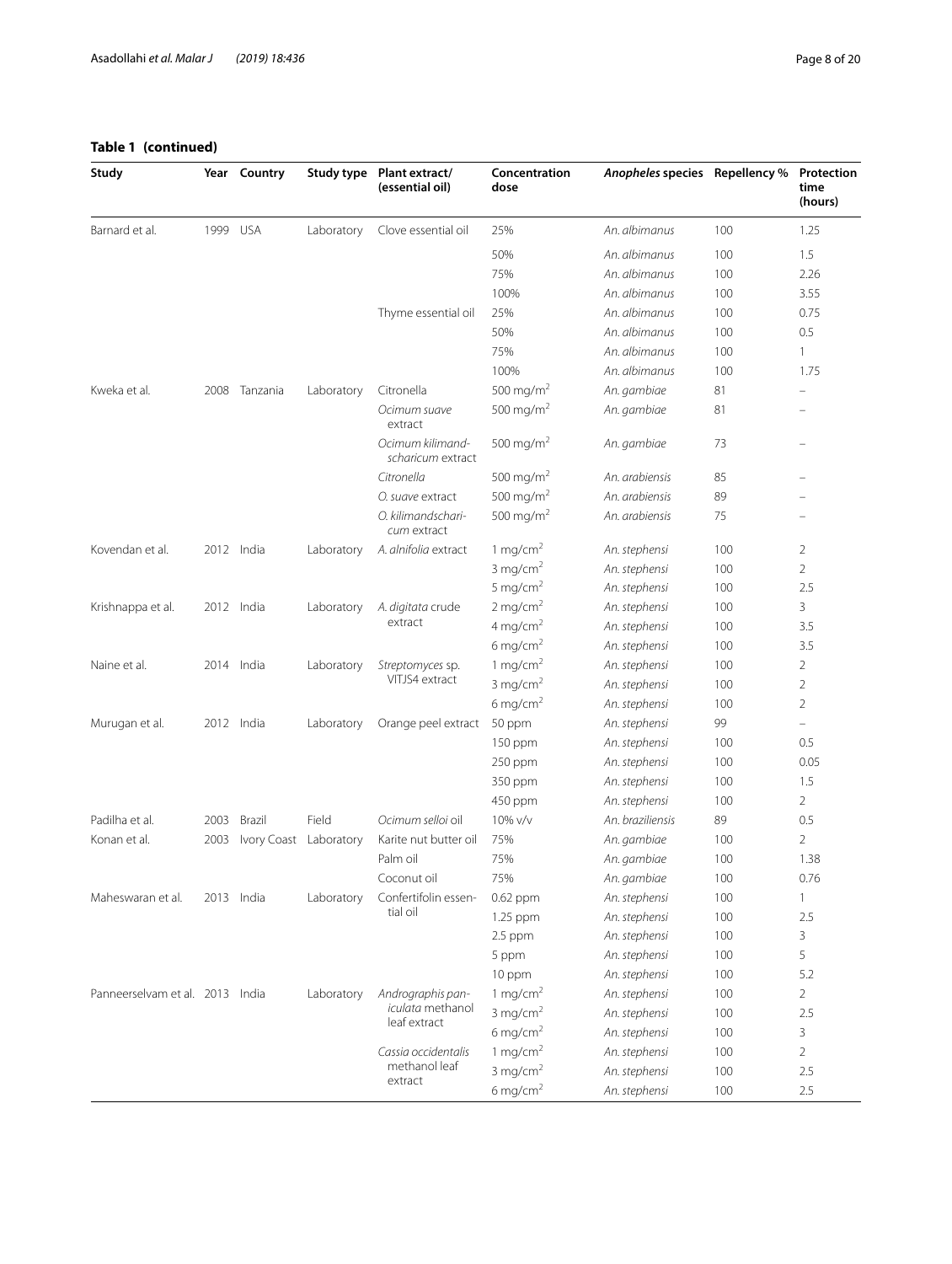| Study                           | Year Country |            | Study type Plant extract/<br>(essential oil) | Concentration<br>dose     | Anopheles species Repellency % |                                   | Protection<br>time<br>(hours) |
|---------------------------------|--------------|------------|----------------------------------------------|---------------------------|--------------------------------|-----------------------------------|-------------------------------|
|                                 |              |            | Euphorbia hirta                              | 1 mg/cm $^2$              | An. stephensi                  | 100                               | $\overline{2}$                |
|                                 |              |            | methanol leaf<br>extract                     | $3$ mg/cm <sup>2</sup>    | An. stephensi                  | 100                               | $\overline{2}$                |
|                                 |              |            |                                              | $6$ mg/cm <sup>2</sup>    | An. stephensi                  | 100                               | 2.5                           |
| Panneerselvam et al. 2012 India |              | Laboratory | Artemisia nilagirica                         | 50 ppm                    | An. stephensi                  | 95                                | 0.5                           |
|                                 |              |            | extract                                      | 150 ppm                   | An. stephensi                  | 98                                | 0.5                           |
|                                 |              |            |                                              | 250 ppm                   | An. stephensi                  | 100                               | 0.5                           |
|                                 |              |            |                                              | 350 ppm                   | An. stephensi                  | 100                               | 1                             |
|                                 |              |            |                                              | 450 ppm                   | An. stephensi                  | 100                               | $\overline{2}$                |
| Phasomkusolsil et al. 2011      | Thailand     | Laboratory | Cananga odorata oil                          | $0.02$ mg/cm <sup>2</sup> | An. dirus                      | 94                                | $\overline{\phantom{0}}$      |
|                                 |              |            |                                              | 0.10 mg/cm <sup>2</sup>   | An. dirus                      | 92                                | $\overline{\phantom{0}}$      |
|                                 |              |            |                                              | $0.21$ mg/cm <sup>2</sup> | An. dirus                      | 92                                | $\overline{\phantom{0}}$      |
|                                 |              |            | C. sinensis oil                              | $0.02$ mg/cm <sup>2</sup> | An. dirus                      | 40                                | ÷                             |
|                                 |              |            |                                              | 0.10 mg/cm <sup>2</sup>   | An. dirus                      | 54                                |                               |
|                                 |              |            |                                              | $0.21$ mg/cm <sup>2</sup> | An. dirus                      | 84                                | $\equiv$                      |
|                                 |              |            | C. citratus oil                              | $0.02$ mg/cm <sup>2</sup> | An. dirus                      | 76                                | ÷                             |
|                                 |              |            |                                              | $0.10$ mg/cm <sup>2</sup> | An. dirus                      | 82                                |                               |
|                                 |              |            |                                              | $0.21$ mg/cm <sup>2</sup> | An. dirus                      | 98                                |                               |
|                                 |              |            | Cymbopogon nardus 0.02 mg/cm <sup>2</sup>    |                           | An. dirus                      | 92                                |                               |
|                                 |              |            | oil                                          | $0.10$ mg/cm <sup>2</sup> | An. dirus                      | 92                                |                               |
|                                 |              |            |                                              | $0.21 \,\mathrm{mg/cm^2}$ | An. dirus                      | 98                                |                               |
|                                 |              |            | E. citriodora oil                            | $0.02 \,\mathrm{mg/cm^2}$ | An. dirus                      | 52                                |                               |
|                                 |              |            |                                              | $0.10$ mg/cm <sup>2</sup> | An. dirus                      | 74                                | $\overline{\phantom{0}}$      |
|                                 |              |            |                                              | $0.21$ mg/cm <sup>2</sup> | An. dirus                      | 86                                |                               |
|                                 |              |            | O. basilicum oil                             | $0.02$ mg/cm <sup>2</sup> | An. dirus                      | 66                                | $\equiv$                      |
|                                 |              |            |                                              | $0.10$ mg/cm <sup>2</sup> | An. dirus                      | 74                                | $\qquad \qquad -$             |
|                                 |              |            |                                              | $0.21$ mg/cm <sup>2</sup> | An. dirus                      | 96                                |                               |
|                                 |              |            | S. aromaticum oil                            | $0.02$ mg/cm <sup>2</sup> | An. dirus                      | 82                                |                               |
|                                 |              |            |                                              | $0.10$ mg/cm <sup>2</sup> | An. dirus                      | 92                                |                               |
|                                 |              |            |                                              | $0.21$ mg/cm <sup>2</sup> | An. dirus                      | 98                                | $\overline{\phantom{0}}$      |
| Prabhu et al.                   | 2011 India   | Laboratory | Moringa oleifera                             | 20%                       | An. stephensi                  | 23                                | $\overline{\phantom{0}}$      |
|                                 |              |            | extract                                      | 40%                       | An. stephensi                  | 43                                | $\overline{\phantom{0}}$      |
|                                 |              |            |                                              | 60%                       | An. stephensi                  | 58                                | $\overline{\phantom{0}}$      |
|                                 |              |            |                                              | 80%                       | An. stephensi                  | 76                                |                               |
|                                 |              |            |                                              | 100%                      | An. stephensi                  | 90                                |                               |
| Rajkumar et al.                 | 2007 India   |            | Laboratory Centella asiatica                 | 2%                        | An. stephensi                  |                                   | T.                            |
|                                 |              |            | essential oil                                | 4%                        | An. stephensi                  | $\overline{a}$                    | 1.78                          |
|                                 |              |            |                                              | 6%                        | An. stephensi                  |                                   | 2.33                          |
|                                 |              |            | Ipomoea cairica                              | 2%                        | An. stephensi                  |                                   | 2.63                          |
|                                 |              |            | essential oil                                | 4%                        | An. stephensi                  |                                   | 4.13                          |
|                                 |              |            |                                              | 6%                        | An. stephensi                  |                                   | 5.53                          |
|                                 |              |            | Momordica charan-                            | 2%                        | An. stephensi                  |                                   | 2.38                          |
|                                 |              |            | tia essential oil                            | 4%                        | An. stephensi                  |                                   | 3.93                          |
|                                 |              |            |                                              | 6%                        | An. stephensi                  |                                   | 5.38                          |
|                                 |              |            | Psidium guajava                              | 2%                        | An. stephensi                  |                                   | 0.93                          |
|                                 |              |            | essential oil                                | 4%                        | An. stephensi                  |                                   | 1.48                          |
|                                 |              |            |                                              | 6%                        | An. stephensi                  | $\hspace{1.0cm} - \hspace{1.0cm}$ | 1.98                          |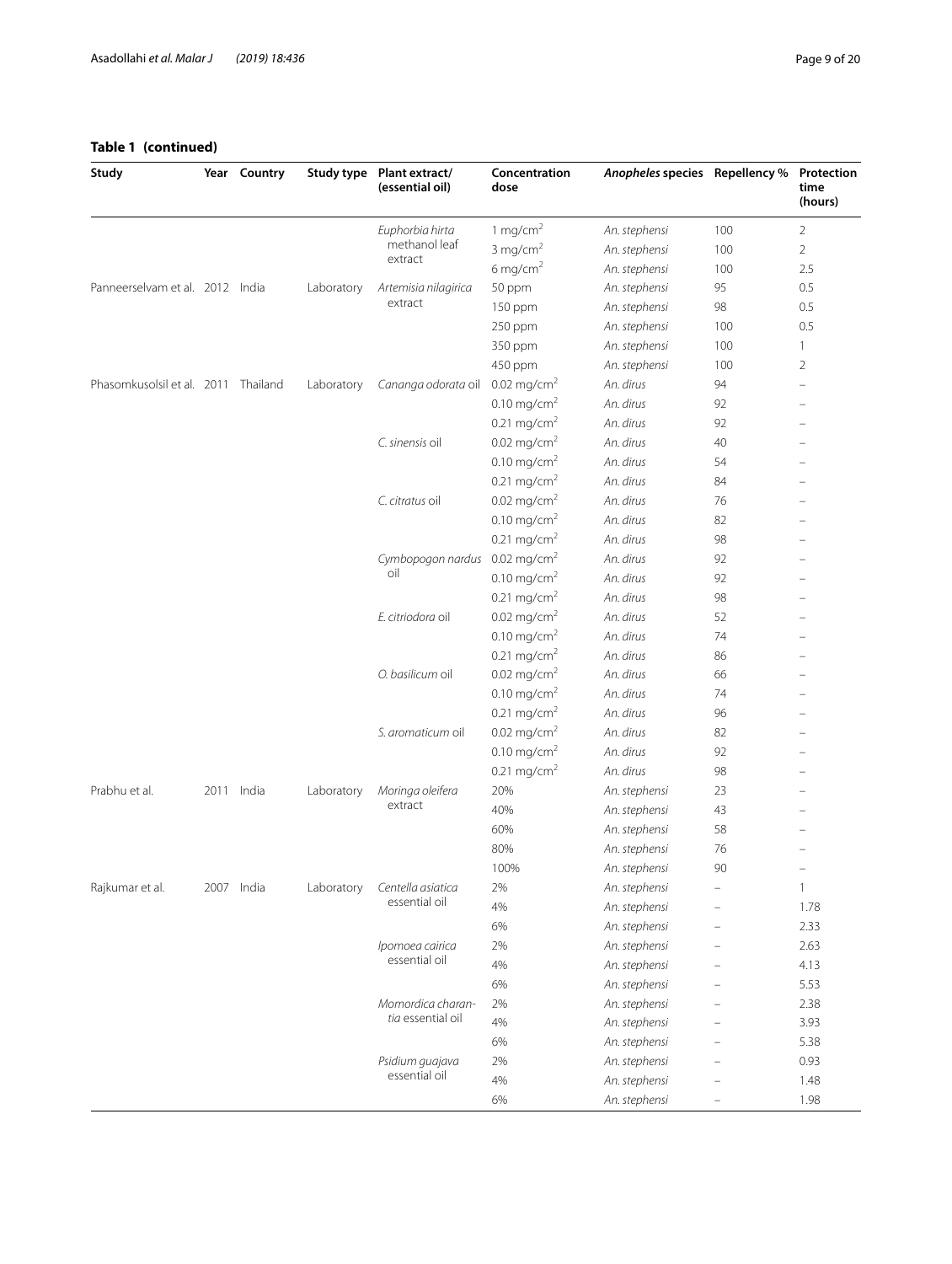| Study             | Year Country  |            | Study type Plant extract/<br>(essential oil)       | Concentration<br>dose                                | Anopheles species Repellency % |                          | Protection<br>time<br>(hours) |
|-------------------|---------------|------------|----------------------------------------------------|------------------------------------------------------|--------------------------------|--------------------------|-------------------------------|
|                   |               |            | Tridax procumbens                                  | 2%                                                   | An. stephensi                  | $\overline{\phantom{0}}$ | 2.33                          |
|                   |               |            | essential oil                                      | 4%                                                   | An. stephensi                  |                          | 3.78                          |
|                   |               |            |                                                    | 6%                                                   | An. stephensi                  |                          | 5.28                          |
| Rajkumar et al.   | 2005 India    | Laboratory | Solanum trilobatum                                 | 0.001%                                               | An. stephensi                  | 100                      | 1.15                          |
|                   |               |            | extract                                            | 0.005%                                               | An. stephensi                  | 100                      | 1.3                           |
|                   |               |            |                                                    | 0.01%                                                | An. stephensi                  | 100                      | 1.51                          |
|                   |               |            |                                                    | 0.015%                                               | An. stephensi                  | 100                      | 1.7                           |
|                   |               |            |                                                    | 0.02%                                                | An. stephensi                  | 100                      | 2.03                          |
| Rawani et al.     | 2012 India    | Laboratory | P. tuberosa extract                                | 1%                                                   | An. stephensi                  | 65                       | 2.3                           |
|                   |               |            |                                                    | 1.50%                                                | An. stephensi                  | 80                       | $\overline{4}$                |
|                   |               |            |                                                    | 2%                                                   | An. stephensi                  | 90                       | 5                             |
| Reegan et al.     | 2015 India    | Laboratory | Cliona celata extract                              | 1 mg/cm <sup>2</sup>                                 | An. stephensi                  | 100                      | 1.08                          |
|                   |               |            |                                                    | $2.5 \text{ mg/cm}^2$                                | An. stephensi                  | 100                      | 1.71                          |
|                   |               |            |                                                    | 5 mg/cm $^2$                                         | An. stephensi                  | 100                      | 1.21                          |
| Swathi et al.     | 2012 India    | Laboratory | Datura stramonium                                  | 0.1%                                                 | An. stephensi                  |                          | 0.35                          |
|                   |               |            | extract                                            | 0.5%                                                 | An. stephensi                  |                          | 0.72                          |
|                   |               |            |                                                    | 1%                                                   | An. stephensi                  |                          | 1.9                           |
| Seyoum et al.     | 2002 Kenya    | Semi-field | Neem (A. indica)                                   | Periodic thermal<br>expulsion                        | An. gambiae                    | 24.5                     | $\overline{\phantom{0}}$      |
|                   |               |            | Lemon eucalyptus<br>(Corymbia citrio-<br>dora)     | Periodic thermal<br>expulsion                        | An. gambiae                    | 74.5                     | $\overline{\phantom{0}}$      |
|                   |               |            | Wild spikenard<br>(Hyptis suaveolens)              | Periodic thermal<br>expulsion                        | An. gambiae                    | $-13.3$                  |                               |
|                   |               |            | Lantana (Lantana<br>camara)                        | Periodic thermal<br>expulsion                        | An. gambiae                    | 42.4                     |                               |
|                   |               |            | Fever tea (Lippia<br>uckambensis)                  | Periodic thermal<br>expulsion                        | An. gambiae                    | 45.9                     |                               |
|                   |               |            | Lime basil (Ocimum<br>americanum)                  | Periodic thermal<br>expulsion                        | An. gambiae                    | 43.1                     |                               |
|                   |               |            | Rican blue basil (O.<br>kilimandschari-<br>cum)    | Periodic thermal<br>expulsion                        | An. gambiae                    | 52.0                     |                               |
|                   |               |            | Tree basil (O. suave)                              | Periodic thermal<br>expulsion                        | An. gambiae                    | 53.1                     |                               |
|                   |               |            | Khaki weed (T.<br>minuta)                          | Placing branches<br>or whole plants<br>inside houses | An. gambiae                    | 54.8                     |                               |
| Sanghong et al.   | 2015 Thailand | Laboratory | L. sinense ethanolic<br>preparations               | 25%                                                  | An. minimus                    |                          | 11.5                          |
| Das et al.        | 2003 India    | Laboratory | Cymbopogan mar-<br>tinii martinii var<br>sofia oil | 1 ml without dilu-<br>tion                           | An. sundaicus                  | 98                       | 6                             |
| Nour et al.       | 2009 Sudan    | Laboratory | Basil (O. basilicum L.)<br>essential oil           | $0.1$ ml                                             |                                | 100                      | 1.5                           |
| Trongtokit et al. | 2005 Thailand | Laboratory | C. nardus essential                                | 10%                                                  | An. dirus                      | $\overline{\phantom{0}}$ | 0.66                          |
|                   |               |            | oil                                                | 50%                                                  |                                |                          | 0.5                           |
|                   |               |            |                                                    | 100%                                                 |                                |                          | 1.16                          |
|                   |               |            | P. cablin essential oil                            | 10%                                                  | An. dirus                      |                          | 1.33                          |
|                   |               |            |                                                    | 50%                                                  |                                |                          | $\overline{2}$                |
|                   |               |            |                                                    | 100%                                                 |                                |                          | 2.83                          |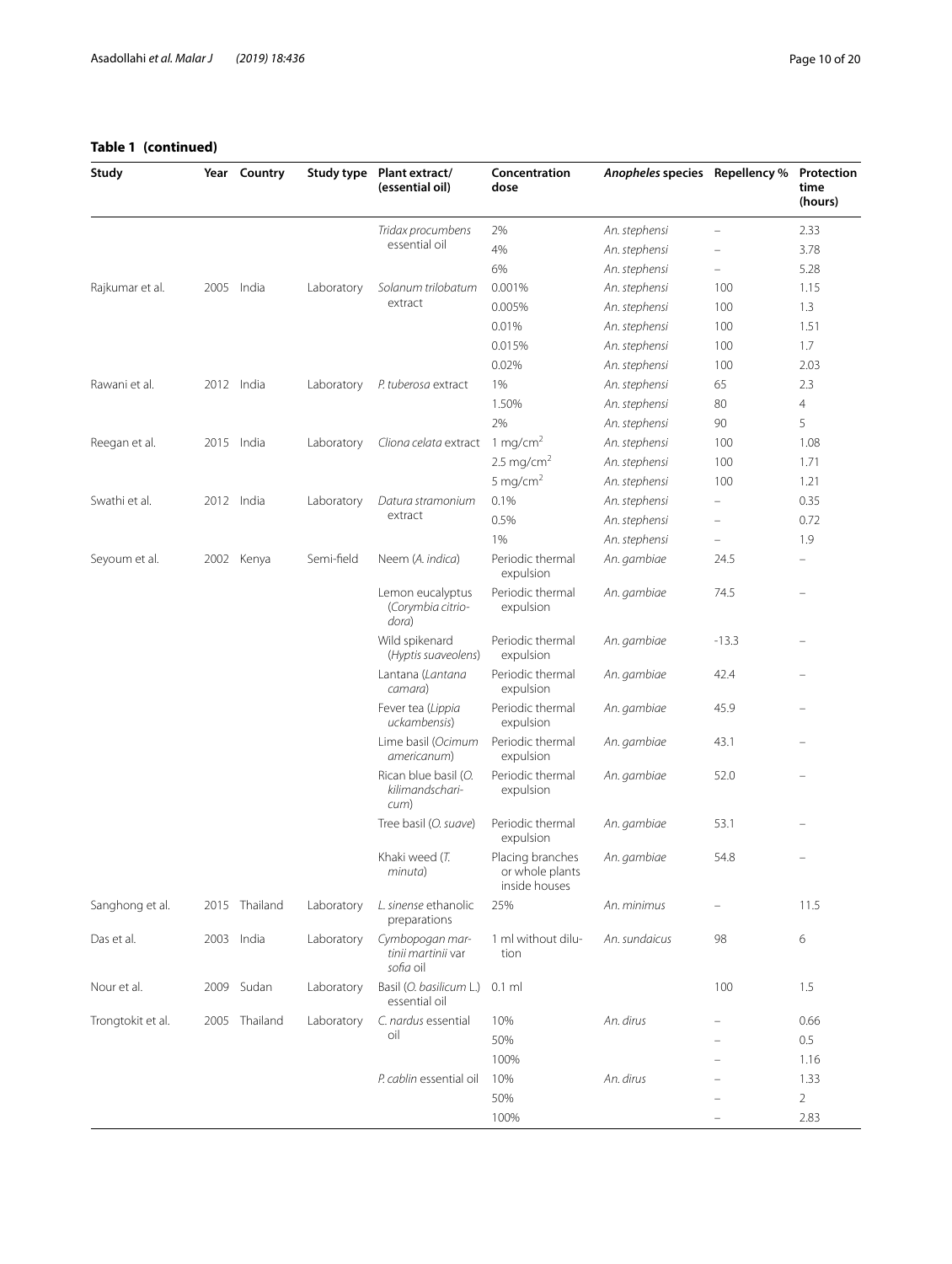| Study                               |      | Year Country  |                       | Study type Plant extract/<br>(essential oil)         | Concentration<br>dose  | Anopheles species Repellency % |                          | Protection<br>time<br>(hours) |
|-------------------------------------|------|---------------|-----------------------|------------------------------------------------------|------------------------|--------------------------------|--------------------------|-------------------------------|
|                                     |      |               |                       | Mullilam (Zanth-                                     | 10%                    | An. dirus                      | $\equiv$                 | $\mathbf{1}$                  |
|                                     |      |               |                       | oxylum limonella)<br>essential oil                   | 50%                    |                                |                          | 2.16                          |
|                                     |      |               |                       |                                                      | 100%                   |                                |                          | 3.16                          |
|                                     |      |               |                       | Clove (Syzygium                                      | 10%                    | An. dirus                      |                          | 1.33                          |
|                                     |      |               |                       | aromaticum)<br>essential oil                         | 50%                    |                                |                          | 2.66                          |
|                                     |      |               |                       |                                                      | 100%                   |                                |                          | 3.5                           |
| Yogananth et al.                    |      | 2015 India    | Laboratory            | R. mucronata oil                                     | 1 mg/cm <sup>2</sup>   | An. stephensi                  | 73                       | 7.2                           |
|                                     |      |               |                       |                                                      | $2$ mg/cm <sup>2</sup> | An. stephensi                  | 86                       | 7.8                           |
|                                     |      |               |                       |                                                      | $3$ mg/cm <sup>2</sup> | An. stephensi                  | 92                       | 8.5                           |
|                                     |      |               |                       |                                                      | $4$ mg/cm <sup>2</sup> | An. stephensi                  | 97                       | 9.1                           |
| Tawatsin et al.                     |      | 2000 Thailand | Laboratory            | Turmeric (C. longa)<br>volatile oil                  | 3 ml                   | An. dirus                      | 100                      | 6                             |
|                                     |      |               |                       | Citronella                                           | 3 ml                   | An. dirus                      | 100                      | 6                             |
|                                     |      |               |                       | Hairy basil oil                                      | 3 ml                   | An. dirus                      | 100                      | 6                             |
| Singh et al.                        |      | 2005 India    | Laboratory            | Cyperus rotundus                                     | 2.50%                  | An. stephensi                  | 95                       | $\overline{\phantom{0}}$      |
|                                     |      |               |                       | Linn hexane<br>extract                               | 5%                     | An. stephensi                  | 99                       | $\overline{\phantom{0}}$      |
|                                     |      |               |                       |                                                      | 10%                    | An. stephensi                  | 100                      | 6                             |
| Mayeku et al.                       |      | 2013 Kenya    | laboratory            | Conyza newii essen-                                  | $0.01$ g/ml            | An. gambiae                    | 38                       | $\overline{\phantom{0}}$      |
|                                     |      |               |                       | tial oil                                             | $0.1$ g/ml             | An. gambiae                    | 68                       | $\overline{\phantom{0}}$      |
|                                     |      |               |                       |                                                      | 1 g/ml                 | An. gambiae                    | 100                      | $\qquad \qquad -$             |
| Phasomkusolsil et al. 2009 Thailand |      |               | Laboratory            | Phlai (Z. cassumu-<br>nar) oil                       | $100 \mu$              | An. minimus                    |                          | $\overline{2}$                |
|                                     |      |               |                       | Turmeric (C. longa)<br>oil                           | $100 \mu$              | An. minimus                    |                          | 1                             |
|                                     |      |               |                       | Mah-Khwuaen (Z.<br>limonella) oil                    | $100 \mu$              | An. minimus                    |                          | 0.66                          |
|                                     |      |               |                       | Citronella grass (C.<br>nardus) oil                  | $100 \mu$              | An. minimus                    |                          | 2.16                          |
|                                     |      |               |                       | Orange oil (Citrus<br>sinensis) oil                  | $100 \mu$              | An. minimus                    |                          | 0.83                          |
|                                     |      |               |                       | Eucalyptus (E. citrio-<br>dora) oil                  | $100 \mu$              | An. minimus                    |                          | 0.5                           |
|                                     |      |               |                       | Clove (S. aromati-<br>cum) oil                       | $100 \mu$              | An. minimus                    |                          | 2                             |
| Trongtokit et al.                   |      | 2004 Thailand | Laboratory            | Clove oil                                            | 20% gel                | An. dirus                      |                          | 4.5                           |
|                                     |      |               |                       |                                                      | cream 20%              | An. dirus                      |                          | 4.8                           |
| Birkett et al.                      |      | 2011 Kenya    | Laboratory N. cataria |                                                      | $0.01$ mg              | An. gambiae                    | 17                       | -                             |
|                                     |      |               |                       |                                                      | 0.1 <sub>mg</sub>      | An. gambiae                    | 97                       |                               |
|                                     |      |               |                       |                                                      | 1 mg                   | An. gambiae                    | 100                      |                               |
| Kamaraj et al.                      |      | 2011 India    | Laboratory            | A. concinna extract                                  | 500 ppm                | An. stephensi                  | 21                       | $\overline{\phantom{0}}$      |
| Solomon et al.                      | 2012 | Ethiopia      | Laboratory            | Citronella extract                                   | 20%                    | An. Arabiensis                 | 73                       |                               |
| Soonwera et al.                     |      | 2015 Thailand | Laboratory            | C. odorata oil                                       | 1%                     | An. dirus                      | 92                       |                               |
|                                     |      |               |                       |                                                      | 5%                     | An. dirus                      | 92                       |                               |
|                                     |      |               |                       |                                                      | 10%                    | An. dirus                      | 94                       | $\overline{\phantom{0}}$      |
| Sritabutra et al.                   |      | 2011 Thailand | Laboratory            | Eucalyptus (E. glob-<br>ules) essencial oil          | $0.1$ ml               | An. dirus                      | $\overline{\phantom{0}}$ | 1.58                          |
|                                     |      |               |                       | Peppermint (M.<br><i>piperita</i> ) essencial<br>oil | $0.1$ ml               | An. dirus                      |                          | 1.08                          |
|                                     |      |               |                       | Garlic (A. sativum)<br>essencial oil                 | $0.1$ ml               | An. dirus                      |                          | 0.68                          |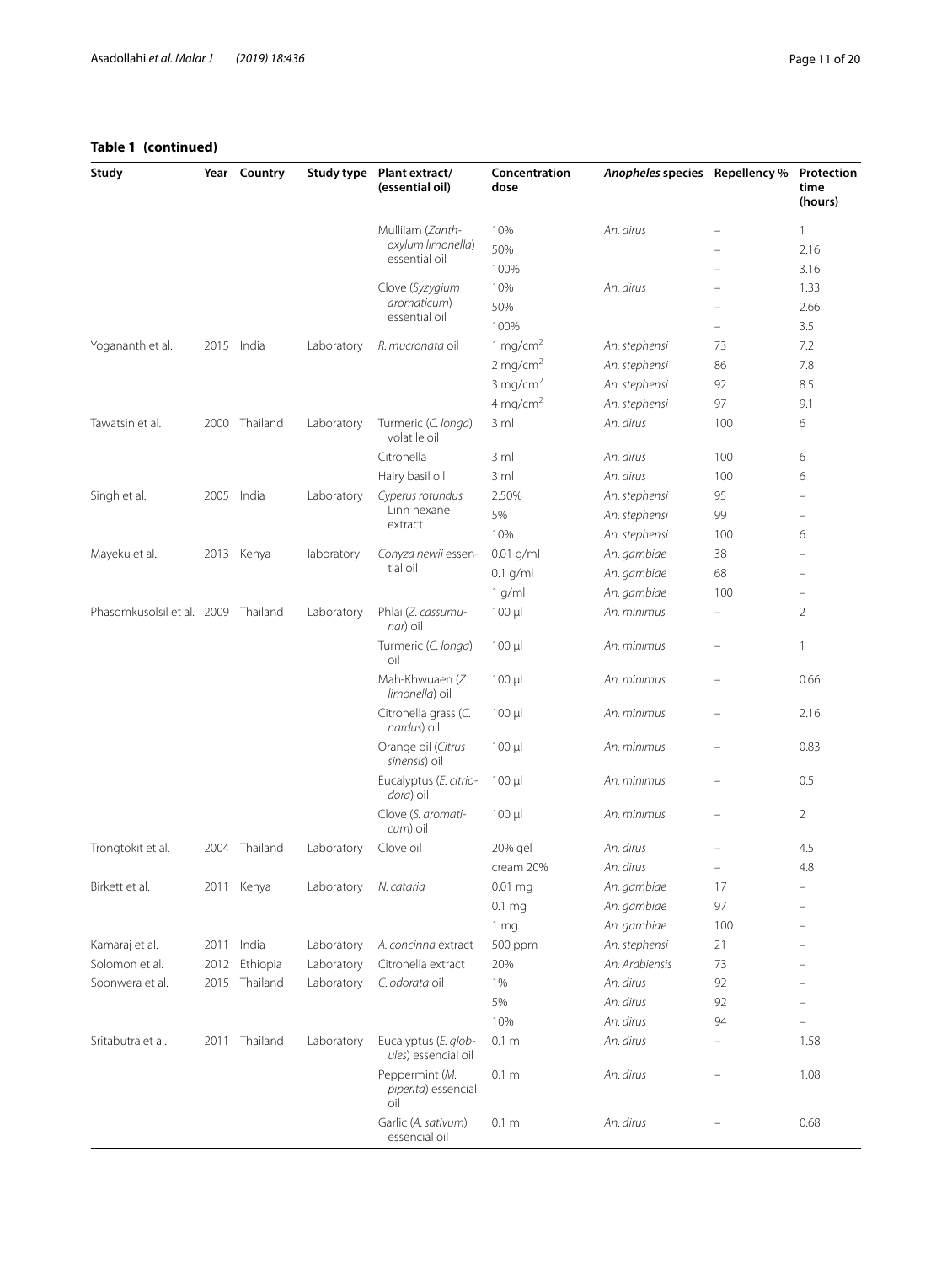| Study               |           | Year Country  | Study type | Plant extract/<br>(essential oil)                      | Concentration<br>dose    | Anopheles species Repellency % |                          | Protection<br>time<br>(hours) |
|---------------------|-----------|---------------|------------|--------------------------------------------------------|--------------------------|--------------------------------|--------------------------|-------------------------------|
|                     |           |               |            | Orange (C. sinensis)<br>essencial oil                  | $0.1$ ml                 | An. dirus                      |                          | 0.83                          |
|                     |           |               |            | Citronella grass (C.<br>nardus) essencial<br>oil       | $0.1$ ml                 | An. dirus                      |                          | 0.8                           |
|                     |           |               |            | Lemongrass (C.<br>citratus) essencial<br>oil           | $0.1$ ml                 | An. dirus                      |                          | 1.63                          |
|                     |           |               |            | Clove (S. aromati-<br>cum) essencial oil               | $0.1$ ml                 | An. dirus                      |                          | 1                             |
|                     |           |               |            | Sweet basil (O.<br>basilicum) essen-<br>cial oil       | $0.1$ ml                 | An. dirus                      |                          | 0.75                          |
| Tavassoli et al.    | 2001 iran |               | Laboratory | Marigold (Calendula<br>officinalis) essen-<br>tial oil | 50%                      | An. stephensi                  |                          | 2.15                          |
|                     |           |               |            | Myrtle essential oil                                   | 50%                      | An. stephensi                  |                          | 4.36                          |
| Younoussa et al.    |           | 2016 Cameroon | Laboratory | Annona senegalensis                                    | 4.0 mg/cm <sup>2</sup>   | An. gambiae                    |                          | 0.5                           |
|                     |           |               |            | leaf extract                                           | $8.0 \text{ mg/cm}^2$    | An. gambiae                    |                          | 1.                            |
|                     |           |               |            |                                                        | 12.0 mg/cm <sup>2</sup>  | An. gambiae                    | $\qquad \qquad -$        | 1.5                           |
|                     |           |               |            | Boswellia dalzielii                                    | 4.0 mg/cm <sup>2</sup>   | An. gambiae                    | 46                       |                               |
|                     |           |               |            | leaf extract                                           | $8.0$ mg/cm <sup>2</sup> | An. gambiae                    | $\overline{\phantom{0}}$ | 0.5                           |
|                     |           |               |            |                                                        | 12.0 mg/cm <sup>2</sup>  | An. gambiae                    | $\overline{\phantom{0}}$ | 1                             |
| Govindarajan et al. |           | 2011 India    | Laboratory | Coccinia indica                                        | 1 mg/cm $^2$             | An. stephensi                  | 100                      | 3                             |
|                     |           |               |            | extract                                                | 2.5 mg/cm <sup>2</sup>   | An. stephensi                  | 100                      | 3                             |
|                     |           |               |            |                                                        | 5 mg/cm <sup>2</sup>     | An. stephensi                  | 100                      | 3.5                           |
| Govindarajan et al. |           | 2012 India    | Laboratory | Cardiospermum                                          | 1 mg/cm <sup>2</sup>     | An. stephensi                  | 100                      | $\overline{2}$                |
|                     |           |               |            | halicacabum oil                                        | $2.5 \text{ mg/cm}^2$    | An. stephensi                  | 100                      | 2.5                           |
|                     |           |               |            |                                                        | 5 mg/cm $^2$             | An. stephensi                  | 100                      | 3                             |
| Govindarajan et al. |           | 2014 India    | Laboratory | Asparagus racemo-                                      | 1 mg/cm <sup>2</sup>     | An. stephensi                  | 100                      | 2.5                           |
|                     |           |               |            | sus crude extract                                      | $2$ mg/cm <sup>2</sup>   | An. stephensi                  | 100                      | 2.5                           |
|                     |           |               |            |                                                        | 5 mg/cm <sup>2</sup>     | An. stephensi                  | 100                      | 3                             |
| Govindarajan et al. |           | 2015 India    | Laboratory | Delonix elata crude                                    | 1 mg/cm $^2$             | An. stephensi                  | 100                      | 2.5                           |
|                     |           |               |            | extract                                                | $2.5 \text{ mg/cm}^2$    | An. stephensi                  | 100                      | 3                             |
|                     |           |               |            |                                                        | 5 mg/cm <sup>2</sup>     | An. stephensi                  | 100                      | 3.5                           |
| Innocent et al.     |           | 2014 Kenya    | Laboratory | Uvariodendron gor-                                     | $0.01$ w/v               | An. gambiae                    | 29                       | $\overline{\phantom{0}}$      |
|                     |           |               |            | <i>gonis</i> essential oil                             | 0.1 w/v                  | An. gambiae                    | 48                       |                               |
|                     |           |               |            |                                                        | 1 w/v                    | An. gambiae                    | 57                       |                               |
|                     |           |               |            |                                                        | 10 w/v                   | An. gambiae                    | 64                       |                               |
|                     |           |               |            | Clausena anisata                                       | 0.01 w/v                 | An. gambiae                    | 13                       |                               |
|                     |           |               |            | essential oil                                          | 0.1 w/v                  | An. gambiae                    | 21                       |                               |
|                     |           |               |            |                                                        | 1 w/v                    | An. gambiae                    | 42                       |                               |
|                     |           |               |            |                                                        | 10 w/v                   | An. gambiae                    | 56                       |                               |
|                     |           |               |            | Lantana vibunoides                                     | 0.01 w/v                 | An. gambiae                    | 26                       |                               |
|                     |           |               |            | essential oil                                          | 0.1 w/v                  | An. gambiae                    | 46                       |                               |
|                     |           |               |            |                                                        | 1 w/v                    | An. gambiae                    | 54                       |                               |
|                     |           |               |            |                                                        | 10 w/v                   | An. gambiae                    | 62                       |                               |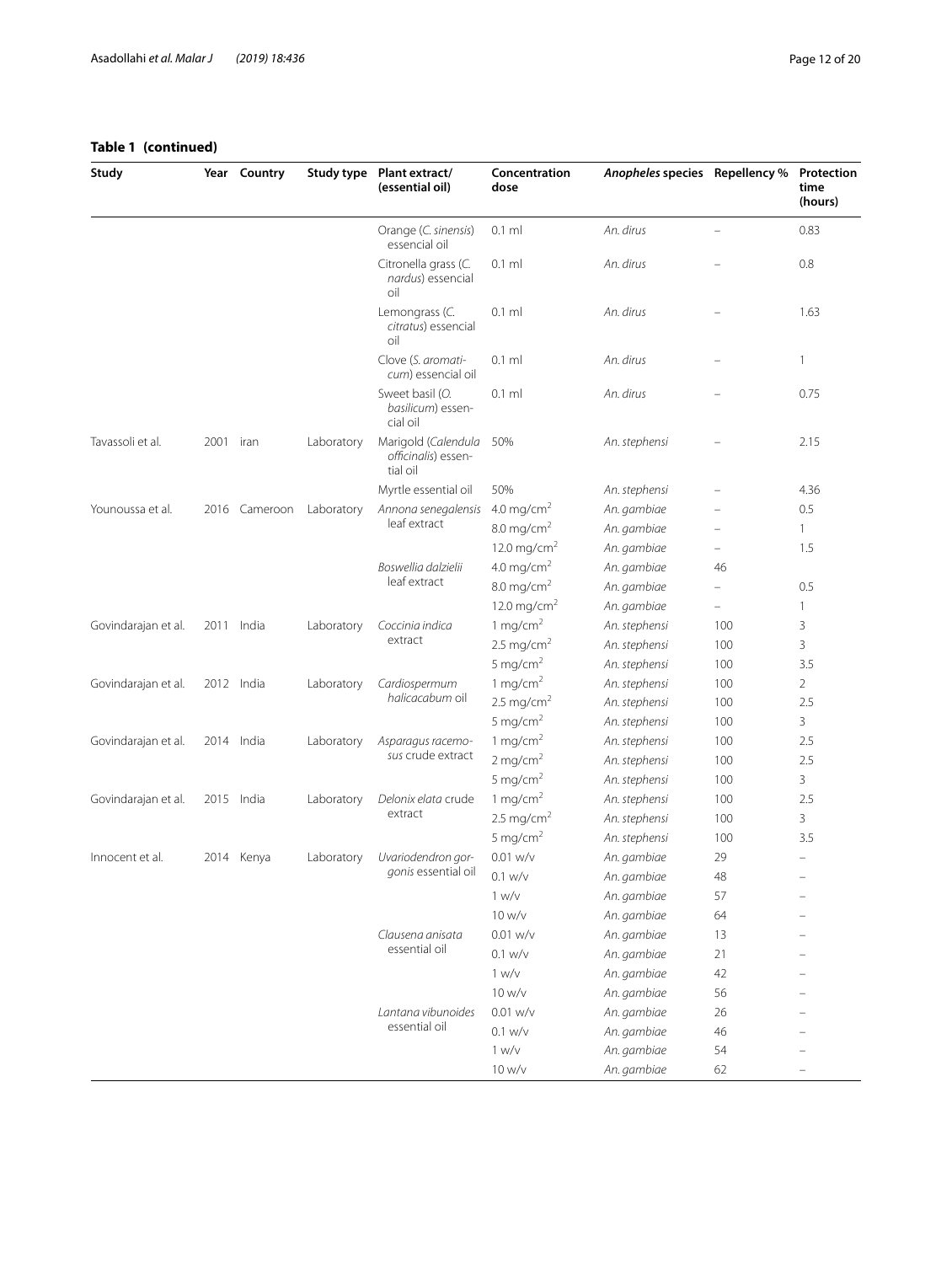| Study         |      | Year Country | Study type | Plant extract/<br>(essential oil)    | Concentration<br>dose  | Anopheles species | <b>Repellency</b> % | Protection<br>time<br>(hours) |
|---------------|------|--------------|------------|--------------------------------------|------------------------|-------------------|---------------------|-------------------------------|
| Kumar et al.  | 2012 | India        | Laboratory | Sargassum wightii<br>Greville metha- | $2 \text{mq}/l$        | An. sundaicus     | 26                  |                               |
|               |      |              |            | nolic extract                        | $4$ mg/l               | An. sundaicus     | 40                  |                               |
|               |      |              |            |                                      | $6 \text{ mg/l}$       | An. sundaicus     | 57                  | $\qquad \qquad =$             |
|               |      |              |            |                                      | $8 \text{ mg/l}$       | An sundaicus      | 71                  | -                             |
|               |      |              |            |                                      | $10 \text{ mg/l}$      | An. sundaicus     | 89                  |                               |
| Madhiyazhagan | 2014 | India        | Laboratory | O, canum extract                     | $0.49$ mg/l            | An. stephensi     | 63                  | -                             |
| et al.        |      |              |            |                                      | $0.99 \,\mathrm{mq/l}$ | An. stephensi     | 77                  | $\overline{\phantom{0}}$      |
|               |      |              |            |                                      | 1.99 mg/l              | An. stephensi     | 86                  |                               |
|               |      |              |            |                                      |                        |                   |                     |                               |

eucalyptus, lemongrass, lemon-scented eucalyptus, amyris, narrow-leaved eucalyptus, carotin, cedarwood, chamomile, cinnamon oil, juniper, cajeput, soya bean, rosemary, niaouli, olive, tagetes, violet, sandalwood, litsea, galbanum, and *Curcuma longa* also showed good repellency with 8 h complete repellency against diferent species of *Anopheles* genus. Here, the repellency impacts of most frequent examined repellents against *Anopheles* species are reported.

## **Citronella**

The repellency effect of citronella was investigated in several studies. Citronella is an essential oil extracted from the stems and leaves of diferent species of lemongrass (*Cymbopogon* spp.) [\[65\]](#page-19-4). Ansari et al. [\[11\]](#page-17-9) found that citronella obtained from lemongrass has a 100% repellency efect against *Anopheles culicifacies* for 11 h. Amer et al. [[6\]](#page-17-5) and Tawatsin et al. [\[44](#page-18-10)] also reported that citronella could repel *Anopheles stephensi* and *Anopheles dirus* for 8 and 6 h, respectively. Moreover, 100 μl and 0.1 ml of citronella grass essential oil showed 2.16 and 0.8 h complete protection time against *An. minimus* [\[45\]](#page-18-11) and *An. dirus*  $[47]$  $[47]$ , respectively. The percentage repellency of citronella in other studies. [[6,](#page-17-5) [52,](#page-18-4) [59](#page-18-8)], depending on the concentration of extracts and *Anopheles* species, was reported to be 52 to 85%.

## **Peppermint**

Peppermint is a hybrid mint from cross-breeding spearmint (*Mentha spicata*) and water mint (*Mentha aquatica*), which contains biologically active constituents and has high menthone, menthol and methyl esters. The plant, indigenous to Europe, is now widespread in cultivation worldwide  $[66]$  $[66]$  $[66]$ . The effect of peppermint on *Anopheles* was explored in 3 studies. Ansari et al. [[12\]](#page-17-10) in a feld trial revealed that 1 ml peppermint oil without dilution completely repels *Anopheles annularis*, *An. culicifacies* and *Anopheles subpictus* for 11, 9.6 and 7.3 h, respectively and the corresponding percentage repellency were 100%, 92.3% and 83.1%. In another study [[6\]](#page-17-5), 20% oil solutions of peppermint had 57% repellency and complete protection time for 6.5 h against *An. stephensi*. The study by Sritabutra et al. [\[47](#page-18-12)] also found that 0.1 ml of peppermint essential oil protect against *An. dirus* for 1.08 h.

## **Cinnamomum**

*Cinnamomum* is a genus in the Laurel family, Lauraceae, several of which are investigated for their antibacterial activity by means of essential oils from bark and leaves [[67\]](#page-19-6). Amer et al. [[6\]](#page-17-5) reported that 20% oil solutions of both camphor (*Cinnamomum camphora*) and cinnamon (*Cinnamomum zeylanicum*) had 100% repellency afect against *An. stephensi*. While, in the study conducted by Govindarajan et al. [\[22](#page-18-13)], *C. zeylanicum* at 1 mg/cm<sup>2</sup> showed 1 h protection against *An. subpictus*.

## **Catnip (***Nepeta cataria***)**

Catnip is a perennial plant that belongs to the mint family, Labiatae. This herb is spread from central Europe to central Asia and the Iranian plateaus  $[68]$  $[68]$ . The 20% oil solution of catnip in the study carried out by Amer et al. [\[6](#page-17-5)], with 100% protection against *An. stephensi* for 8 h, had a good efectiveness in preventing *Anopheles* mosquitoes. Nevertheless, Birkett et al. [\[56](#page-18-14)] in Kenya reported that the percentage repellency of catnip is dosedependent as 0.01 mg, 0.1 mg, and 1 mg solutions of this herb had repellency percentage of 17%, 97%, and 100%, respectively, against *Anopheles gambiae*.

#### **Thyme (***Thymus serpyllum***)**

Thyme is one of nine species belonging to *T. serpyllum*, a perennial aromatic plant of the Mediterranean fora [[69\]](#page-19-8). *Tymus* species have been reported to possess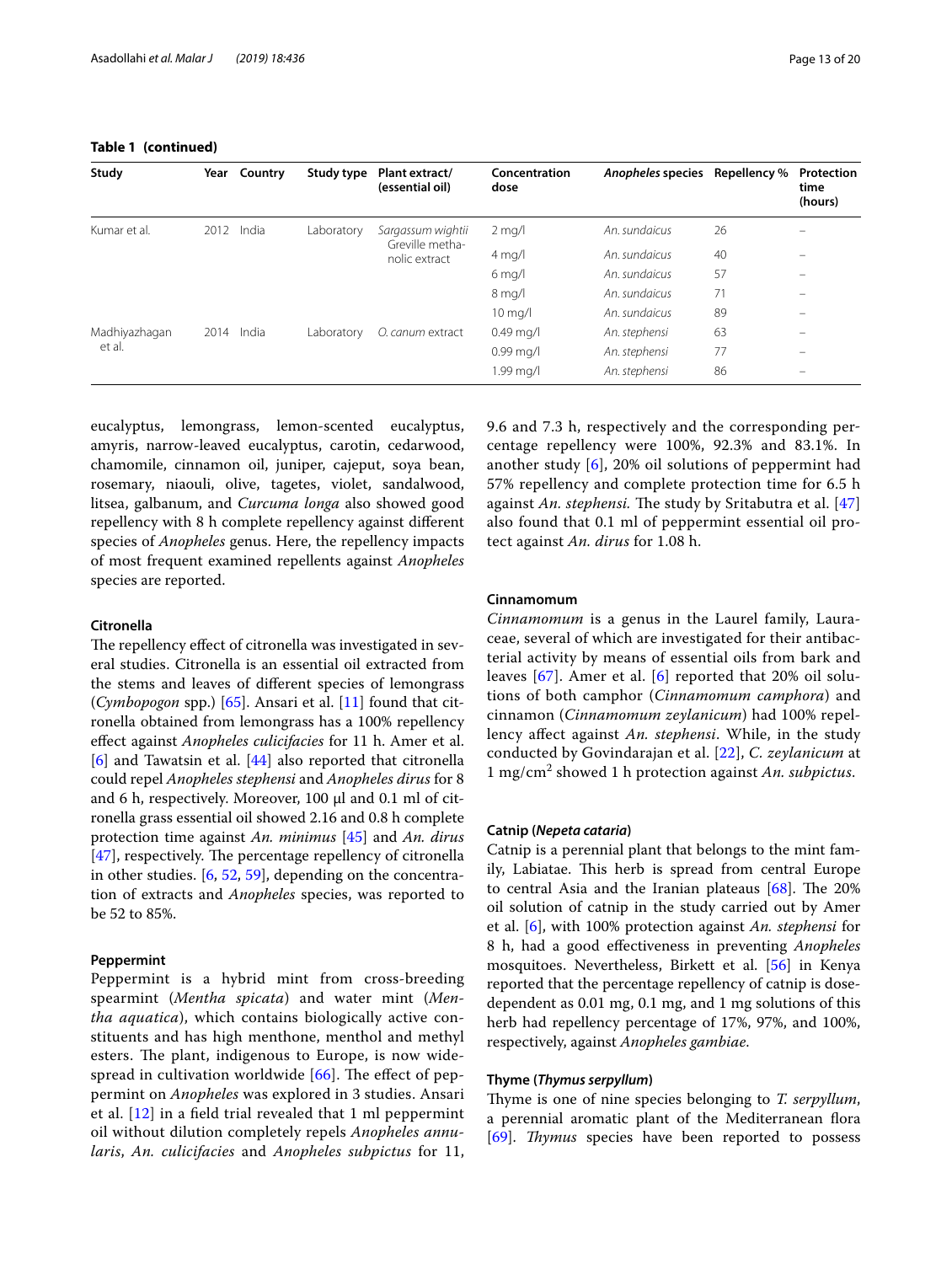# <span id="page-13-0"></span>**Table 2 Stratifcation of potential of plant based repellents**

| Protection time (hours) | <b>Plant name</b>                                                                  | Concentration/dose                                                                               | Anopheles species                                                      |
|-------------------------|------------------------------------------------------------------------------------|--------------------------------------------------------------------------------------------------|------------------------------------------------------------------------|
| 11.5                    | L. sinense ethanolic extract                                                       | 25%                                                                                              | An. minimus                                                            |
| 11                      | Pine oil (Pinus)<br>Citronella (lemongrass oil)<br>D. sissoo oil<br>Peppermint oil | 1 ml without dilution<br>1 ml without dilution<br>1 ml without dilution<br>1 ml without dilution | An. culicifacies<br>An. culicifacies<br>An. annularis<br>An. annularis |
| $8 <$ to $< 10$         | D. sissoo oil<br>Peppermint oil<br>R. mucronata oil<br>R. mucronata oil            | 1 ml without dilution<br>1 ml without dilution<br>$4 \,\mathrm{mg/cm^2}$<br>$3 \text{ mg/cm}^2$  | An. culicifacies<br>An. culicifacies<br>An. stephensi<br>An. stephensi |
| 8                       | D. sissoo oil                                                                      | 1 ml without dilution                                                                            | An. subpictus                                                          |
|                         | Citronella (C. winterianus) essential oils                                         | 20% oil solution                                                                                 | An. stephensi                                                          |
|                         | Lavender (L. angustifolia) essential oils                                          | 20% oil solution                                                                                 | An. stephensi                                                          |
|                         | Camphor (C. camphora) essential oils                                               | 20% oil solution                                                                                 | An. stephensi                                                          |
|                         | Catnip (N. cataria) essential oils                                                 | 20% oil solution                                                                                 | An. stephensi                                                          |
|                         | Geranium (P. graveolens) essential oils                                            | 20% oil solution                                                                                 | An. stephensi                                                          |
|                         | Jasmine (J. grandiflorum) essential oils                                           | 20% oil solution                                                                                 | An. stephensi                                                          |
|                         | Broad-leaved eucalyptus (E. dives) essential oils                                  | 20% oil solution                                                                                 | An. stephensi                                                          |
|                         | Lemongrass (C. citratus) essential oil                                             | 20% oil solution                                                                                 | An. stephensi                                                          |
|                         | Lemon-scented eucalyptus (E. citriodora)                                           | 20% oil solution                                                                                 | An. stephensi                                                          |
|                         | Amyris (A. balsamifera) essential oil                                              | 20% oil solution                                                                                 | An. stephensi                                                          |
|                         | Narrow-leaved eucalyptus (E. radiata) essential oil                                | 20% oil solution                                                                                 | An. stephensi                                                          |
|                         | Carotin oil (G. soja) essential oil                                                | 20% oil solution                                                                                 | An. stephensi                                                          |
|                         | Cedarwood (J. virginiana) essential oil                                            | 20% oil solution                                                                                 | An. stephensi                                                          |
|                         | Chamomile (A. nobilis) essential oil                                               | 20% oil solution                                                                                 | An. stephensi                                                          |
|                         | Cinnamon (C. zeylanicum) essential oil                                             | 20% oil solution                                                                                 | An. stephensi                                                          |
|                         | Juniper (J. communis) essential oil                                                | 20% oil solution                                                                                 | An. stephensi                                                          |
|                         | Cajeput (M. leucadendron) essential oil                                            | 20% oil solution                                                                                 | An. stephensi                                                          |
|                         | Soya bean (G. max) essential oil                                                   | 20% oil solution                                                                                 | An. stephensi                                                          |
|                         | Rosemary (R. officinalis) essential oil                                            | 20% oil solution                                                                                 | An. stephensi                                                          |
|                         | Niaouli (M. quinquenervia) essential oil                                           | 20% oil solution                                                                                 | An. stephensi                                                          |
|                         | Olive (O. europaea) essential oil                                                  | 20% oil solution                                                                                 | An. stephensi                                                          |
|                         | Tagetes (T. minuta) essential oil                                                  | 20% oil solution                                                                                 | An. stephensi                                                          |
|                         | Violet (V. odorata) essential oil                                                  | 20% oil solution                                                                                 | An. stephensi                                                          |
|                         | Sandalwood (S. album) essential oil                                                | 20% oil solution                                                                                 | An. stephensi                                                          |
|                         | Litsea (L. cubeba) essential oil                                                   | 20% oil solution                                                                                 | An. stephensi                                                          |
|                         | Galbanum (F. galbaniflua) essential oil                                            | 20% oil solution                                                                                 | An. stephensi                                                          |
|                         | C. longa essential oil                                                             | 25%                                                                                              | An. dirus                                                              |
| $7 <$ to $<$ 8          | R. mucronata oil                                                                   | $2$ mg/cm <sup>2</sup>                                                                           | An. stephensi                                                          |
|                         | Thyme (T. serpyllum) essential oils                                                | 20% oil solutions                                                                                | An. stephensi                                                          |
|                         | Peppermint oil                                                                     | 1 ml without dilution                                                                            | An. subpictus                                                          |
|                         | R. mucronata oil                                                                   | 1 mg/cm $^2$                                                                                     | An. stephensi                                                          |
| 7                       | Lemon (C. limon) essential oil                                                     | 20% oil solution                                                                                 | An. stephensi                                                          |
| $6 <$ to $<$ 7          | A. monophylla essential oil                                                        | 50 ppm                                                                                           | An. stephensi                                                          |
|                         | rosewood (A. rosaeodora) essential oils                                            | 20% oil solution                                                                                 | An. stephensi                                                          |
|                         | myrtle (M. communis) essential oil                                                 | 20% oil solution                                                                                 | An. stephensi                                                          |
|                         | peppermint (M. piperita) essential oil                                             | 20% oil solution                                                                                 | An. stephensi                                                          |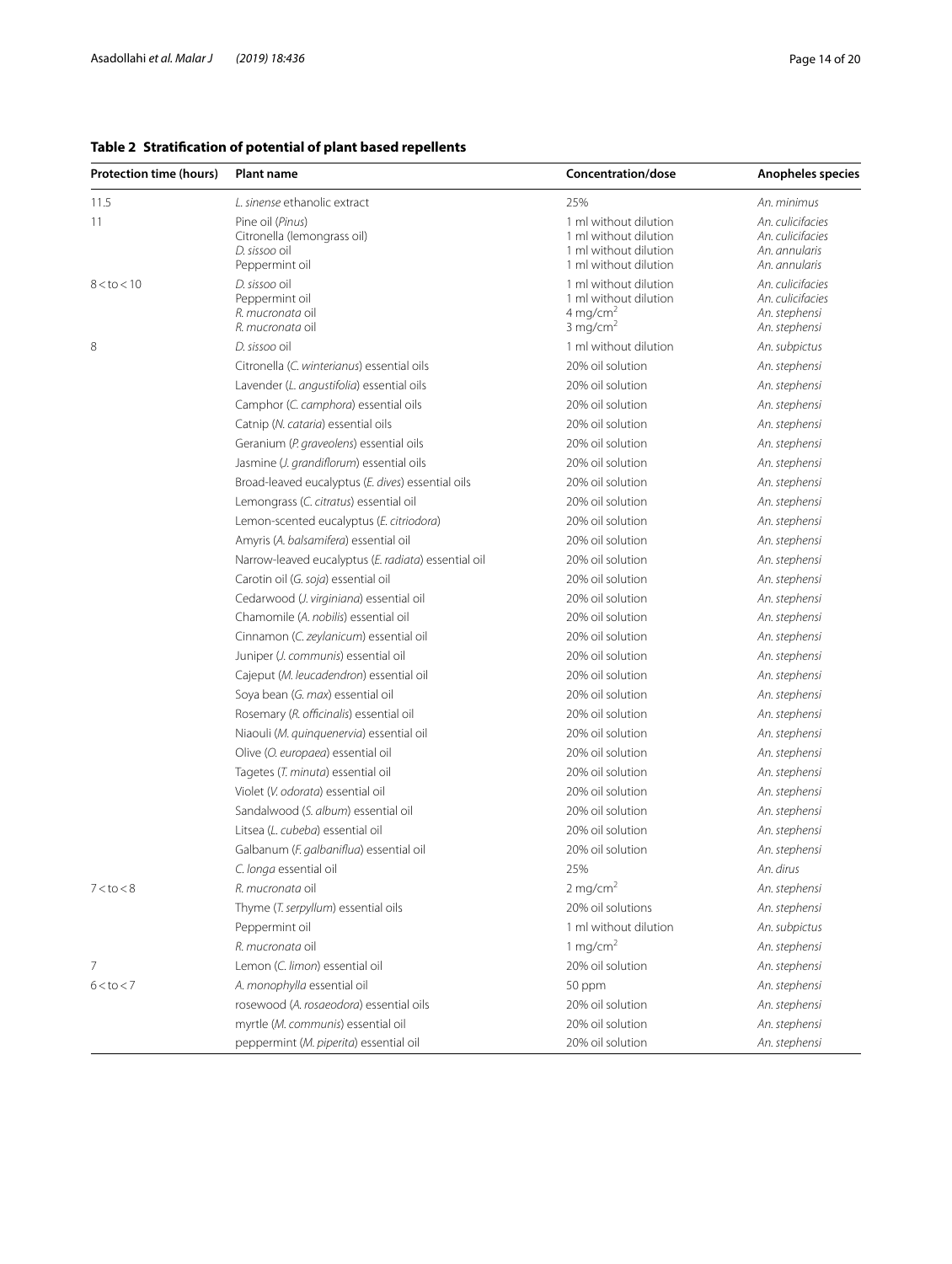| <b>Protection time (hours)</b> | <b>Plant name</b>                                                                                 | Concentration/dose                                            | <b>Anopheles species</b>                                                   |
|--------------------------------|---------------------------------------------------------------------------------------------------|---------------------------------------------------------------|----------------------------------------------------------------------------|
| 6                              | Helichrysum (H. italicum) essential oil                                                           | 20% oil solution                                              | An. stephensi                                                              |
|                                | C. martinii martinii var sofia oil                                                                | 1 ml without dilution                                         | An. sundaicus                                                              |
|                                | Turmeric (C. longa) volatile oil                                                                  | 3 <sub>m</sub>                                                | An. dirus                                                                  |
|                                | Citronella                                                                                        | 3 <sub>m</sub>                                                | An. dirus                                                                  |
|                                | Hairy basil oil                                                                                   | 3 <sub>m</sub>                                                | An. dirus                                                                  |
|                                | C. rotundus Linn hexane extract                                                                   | 10%                                                           | An. stephensi                                                              |
| $5 <$ to $<$ 6                 | I. cairica essential oil                                                                          | 6%                                                            | An. stephensi                                                              |
|                                | Eucalyptus (E. globulus) essential oils                                                           | 20% oil solution                                              | An. stephensi                                                              |
|                                | Verbena (L. citriodora) essential oil                                                             | 20% oil solution                                              | An. stephensi                                                              |
|                                | Chamomile (C. nobile) essential oil                                                               | 20% oil solution                                              | An. stephensi                                                              |
|                                | C. longa essential oil                                                                            | 15%                                                           | An. dirus                                                                  |
|                                | C. longa essential oil                                                                            | 20%                                                           | An. dirus                                                                  |
|                                | M. charantia essential oil                                                                        | 6%                                                            | An. stephensi                                                              |
|                                | C. citratus extract                                                                               | $2$ mg/cm <sup>2</sup>                                        | An arabiensis                                                              |
|                                | T. procumbens essential oil                                                                       | 6%                                                            | An. stephensl                                                              |
|                                | Confertifolin essential oil                                                                       | 10 ppm                                                        | An. stephensi                                                              |
| 5                              | Frankincense (B. carteri) essential oil                                                           | 20% oil solution                                              | An. stephensi                                                              |
|                                | Sage (S. sclarea) essential oil                                                                   | 20% oil solution                                              | An. stephensi                                                              |
|                                | C. longa essential oil                                                                            | 10%                                                           | An. dirus                                                                  |
|                                | Confertifolin essential oil<br>P. tuberosa extract                                                | 5 ppm<br>2%                                                   | An. stephensi<br>An. stephensi                                             |
| $4 <$ to $<$ 5                 | Clove oil<br>Clove oil<br>C. citratus extract<br>Myrtle essential oil<br>I. cairica essential oil | Cream 20%<br>20% gel<br>$1/5$ mg/cm <sup>2</sup><br>50%<br>4% | An. dirus<br>An. dirus<br>An. arabiensis<br>An. stephensi<br>An. stephensi |
| 4                              | C. longa essential oil                                                                            | 5%                                                            | An. dirus                                                                  |
|                                | P. tuberosa extract                                                                               | 1.5%                                                          | An. stephensi                                                              |

Stratifcation of potential of plant based repellents by complete protection times, up to July 2018

various benefcial efects, such as antiseptic, carminative, antimicrobial, and antioxidant properties  $[70]$  $[70]$ . The 20% oil solution of thyme in the study conducted by Amer et al. [\[6](#page-17-5)], with 100% protection against *An. stephensi* for 7.5 h, had a good efectiveness in preventing *Anopheles* mosquitoes. Nevertheless, another study [\[58](#page-18-7)] reported that the complete protection time of thyme at its maximum concentration (100%) is 1.7 h against *Anopheles albimanus*.

# **Olive (***Olea europaea***)**

Olive (*O. europaea*) is one of the most ancient cultivated fruit tree species in the Mediterranean basin which is a source of several phenolic compounds with important properties  $[71]$  $[71]$  $[71]$ . The 20% oil solution of olive in the study conducted by Amer et al. [[6](#page-17-5)], with a mean percentage of repellency (71.4%) and complete protection time against *An. stephensi* for 8 h, had a good efectiveness in preventing *An. stephensi* mosquitoes. Karunamoorthi et al. [[50](#page-18-15)] also supported that burning of 25 g of dried *O. europaea*, comparable to Amer et al. [[6\]](#page-17-5), has a percentage repellency of 79.7 against *Anopheles arabiensis*.

#### **Eucalyptus**

Eucalyptus is a signifcant short rotation pulpy woody plant, grown generally in tropical regions [\[72](#page-19-11)]. A total of 5 studies examined the repellency efect of different sub-species of eucalyptus. In the laboratory trial by Amer et al. [\[6](#page-17-5)], narrow-leaved eucalyptus, lemonscented eucalyptus, and broad-leaved eucalyptus protected against *An. stephensi* for 8 h, while *Eucalyptus globulus* complete protection time was reported to be 5.5 h. Auysawasdi et al. [\[41\]](#page-18-1) used *E. globulus* essential oil at 5%, 10%, 15%, 20% and 25% concentrations against *An. dirus*. All concentrations of *E. globulus* provided complete repellency ranging from 1.7 to 3.4 h, depending on the concentration applied. *Eucalyptus globulus* at 0.1 ml dose in a study [\[47\]](#page-18-12) repelled *An. dirus* for 1.58 h. Besides,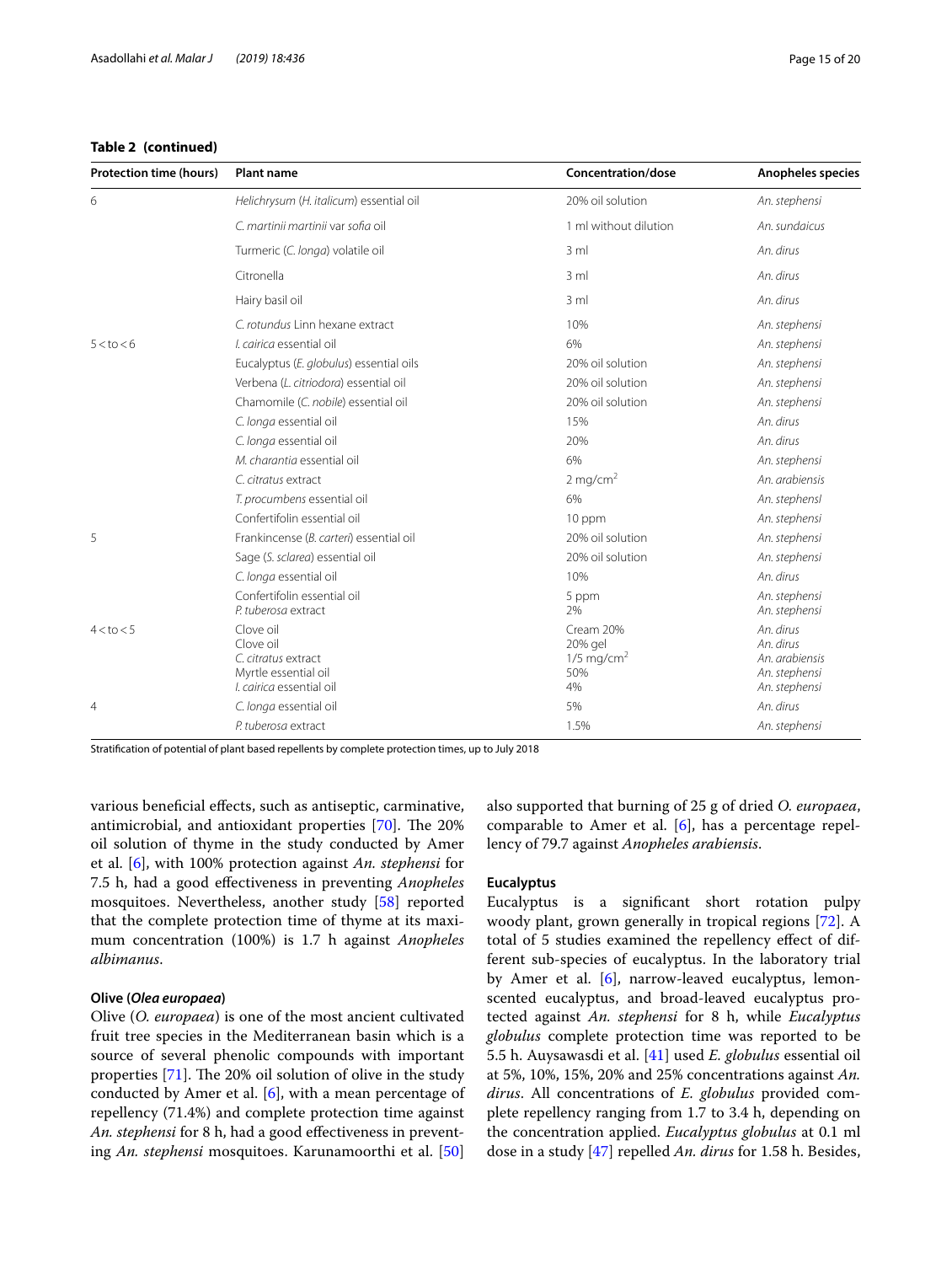100 μl *Eucalyptus citriodora* repelled *An. minimus* for 0.5 h [[45\]](#page-18-11). In contrast, Seyoum et al. found that lemon eucalyptus extract is not afective against *An. gambiae* [[54\]](#page-18-16).

#### **Myrtle (***Myrtus communis***)**

Myrtle is a member of the Myrtaceae family which is botanically linked to eucalyptus [\[73](#page-19-12)]. In 2 studies, repellency effectiveness of myrtle was investigated. The 20% oil solution of myrtle in the study conducted by Amer et al. [\[6](#page-17-5)], with mean percentage repellency of 42.8% and complete protection time against *An. stephensi* for 6.5 h, had a good efectiveness in preventing *Anopheles* mosquitoes. Tavassoli et al. [\[62](#page-19-1)] also supported that myrtle at 50% concentration repels *An. stephensi* for 4.36 h.

## **Basil**

Basil is an annual plant of the *Ocimum* genus, which belongs to the Lamiaceae family and is used in traditional medicine in many parts of the world [[74](#page-19-13)]. In 6 studies, repellency efectiveness of basil against diferent *Anopheles* species was investigated. In the laboratory trial by Amer et al. [[6\]](#page-17-5), 20% oil solution of basil essential oil, with mean percentage repellency of 66.7%, had 100% protective impact against *An. stephensi* for 3.5 h. Phasomkusolsil et al. [\[42](#page-18-17)] used basil essential oil at 0.02, 0.10, and 0.21 mg/cm<sup>2</sup> concentrations against *An. dirus*. The percentage repellency was dose–response and was reported to be 66%, 74% and 96%, respectively. Basil at 0.1 ml dose in other studies [[47,](#page-18-12) [61\]](#page-19-0) repelled *Anopheles* for 1.5 h and 0.75 h, whereas, Tawatsin et al. [\[44\]](#page-18-10) found that hairy basil oil provides 100% protection against *An. dirus* for 6 h. In contrast, in the study by Seyoum et al. [\[54](#page-18-16)], no remarkable repellency efect against *An. gambiae* was identifed.

## **Tagetes (***Tagetes minuta***)**

*Tagetes minuta* is a very important member of *Tagetes* genus belonging to Asteraceae family [[75\]](#page-19-14). In 2 studies, repellency effectiveness of tagetes was explored. The 20% oil solution of *T. minuta* in the study conducted by Amer et al. [[6](#page-17-5)], with complete protection time for 8 h, had a good efectiveness in preventing against *An. stephensi*. In contrast, Seyoum et al. found that tagetes extract is not afective against *An. gambiae* [[54\]](#page-18-16).

## **Neem (***Azadirachta indica***)**

Neem is a versatile tree broadly grown in tropical areas of India  $[76]$  $[76]$ . The repellency effect of Neem against different species of *Anopheles* was investigated in 2 studies. The 20% Neem oil in a field trial conducted by Amer et al. [[6\]](#page-17-5), with mean percentage repellency 71% had a complete protection time for 3 h against *An. arabiensis*. Nevertheless, Seyoum et al. found that Neem extract is not afective against *An. gambiae* [[54\]](#page-18-16).

#### **Rosemary (***Rosmarinus officinalis*)

Rosemary is an evergreen aromatic shrub with a Mediterranean origin, which belongs to Lamiaceae (Labiatae) family [\[77\]](#page-19-16). In 2 studies, repellency effectiveness of rosemary was reported. The 20% oil solution of rosemary in the study conducted by Amer et al. [[6\]](#page-17-5), with 100% protection against *An. stephensi* for 8 h, had a good efectiveness in preventing *Anopheles* mosquitoes. Govindarajan et al. [\[22\]](#page-18-13) also supported that rosemary at 1, 2.5 and 5 mg/cm<sup>2</sup> concentrations completely repels *An. subpictus* for 1, 1, and 1.5 h, respectively.

## **Clove (***Syzygium aromaticum***)**

Clove is a naturally occurring spice which has been shown to possess anti-bacterial, anti-oxidant, antipyretic, anti-candidal, and aphrodisiac activities [\[78](#page-19-17)]. The repellency effect of clove against different species of *Anopheles* was investigated in 6 studies. In the study by Phasomkusolsil et al. [\[42\]](#page-18-17), clove at 0.02, 0.10 and  $0.21 \text{ mg/cm}^2$  with a dose-dependent trend, showed 82%, 92%, and 98% repellency against *An. dirus*. Barnard et al. [[58\]](#page-18-7) used clove essential oil at 25%, 50%, 75%, and 100% concentrations against *An. albimanus* and found that all concentrations of clove provided complete repellency ranging from 1.25 to 3.55 h, depending on the concentration applied. Consistently, clove at 10%, 50%, and 100% concentrations, with a dose-dependent trend, showed 1.33, 2.66, and 3.5 h complete repellency against *An. dirus* [[43\]](#page-18-18). *Anopheles dirus* was repelled by clove for 1 h in laboratory conditions in Thailand  $[47]$  $[47]$ . Another study  $[45]$  $[45]$  $[45]$ reported that clove repels *An. minimus* for 2 h. Moreover, 20% gel of clove protected against *An. dirus* for 4.5 h [\[46](#page-18-19)]. All these fndings support that clove can be a considered as moderate repellent.

#### **Orange oil (***Citrus sinensis***)**

Orange is a plant member of the *Citrus* genus and mostly cultivated in subtropical areas  $[79]$  $[79]$ . The repellency effect of orange against diferent species of *Anopheles* was investigated in 4 studies. In the study by Murugan et al. [[27\]](#page-18-20), orange extract at 50, 150 and 250, 350, and 450 ppm showed 0, 0.5, 0.5, 1.5 and 2 h complete protection time repellency (100%) against *An. stephensi*, respectively. While, in another study [[45](#page-18-11)], it repelled *An. minimus* for 0.83 h. Similarly, Sritabutra et al. [\[47\]](#page-18-12) showed that orange repels *An. dirus* for 0.83 h. Phasomkusolsi et al. [[42\]](#page-18-17) also found that orange at 0.02, 0.10, and 0.21 mg/cm<sup>2</sup>, with a dose-dependent trend, has 44%, 54%, and 84% repellency against *An. dirus*, respectively.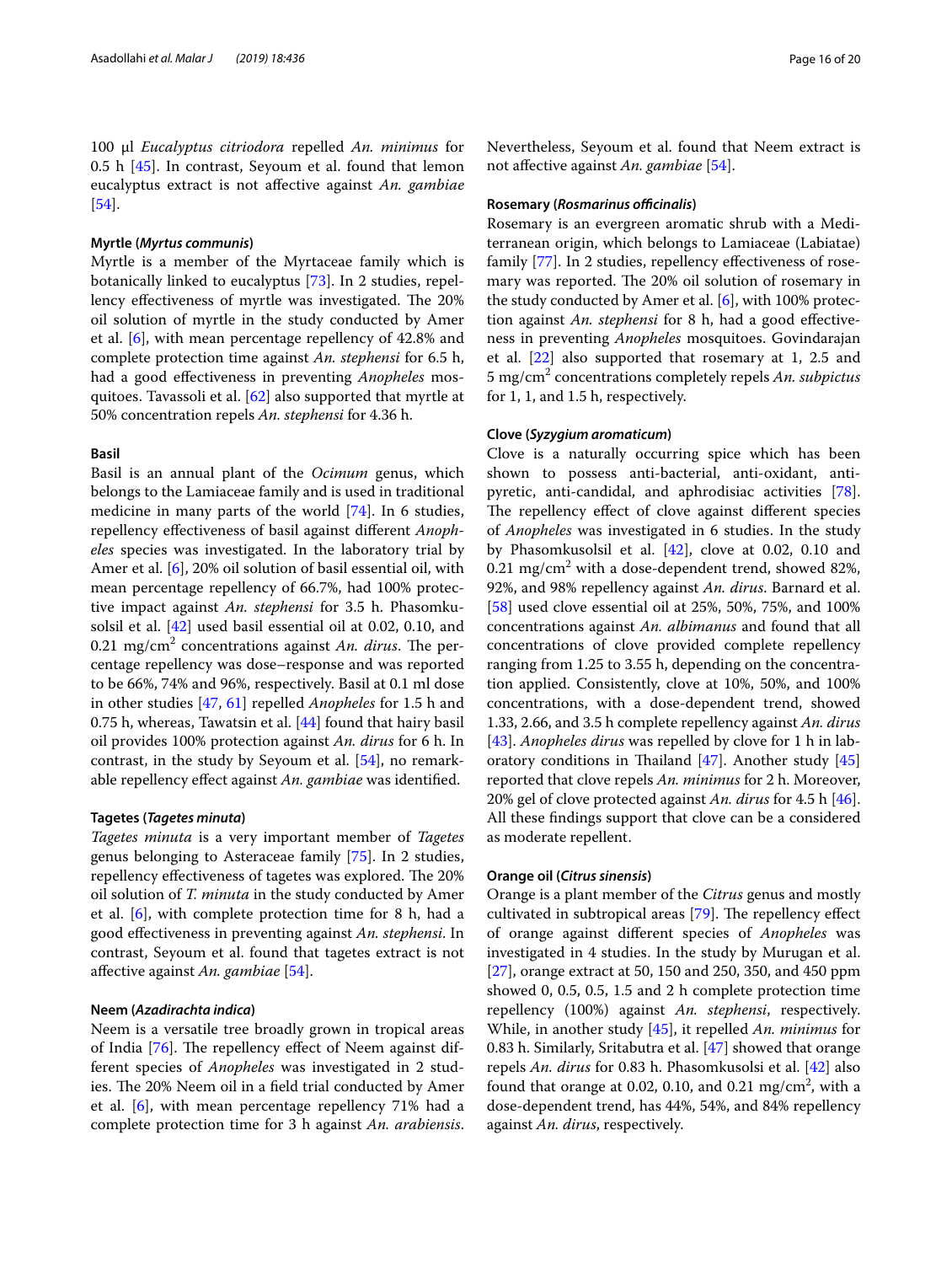#### **Turmeric (***C. longa***)**

The medicinal plant turmeric, which is a perennial herb, and a member of Zingiberacae family, is commonly used as a spice in human food  $[80]$  $[80]$  $[80]$ . In 3 studies, repellency efectiveness of turmeric was examined. Auysawasdi et al. [[41\]](#page-18-1) used turmeric essential oil at 5%, 10%, 15%, 20%, and 25% concentrations against *An. dirus*. All concentrations of turmeric, with a dose–response manner, provided complete repellency ranging from 4 to 8 h, depending on the concentration applied. Other studies also found that turmeric oil repels *An. dirus* for 6 h [[44](#page-18-10)] and *An. minimus* [[45\]](#page-18-11) for 1 h.

## **Discussion**

A high level of insecticide resistance has made because of the chemical control of the pests and vectors. To overcome this problem, it is essential to research for alternative approaches to vector control. The field of herbal repellents is extremely fertile as people demand mosquitoes' repellents that are safe, pleasant to usage and ecologically maintainable. As cost is a signifcant factor, examination of the use of local florae as repellents is highly suggested. Essential oils and extracts of plants are emerging as potential agents for *Anopheles* spp. control, with easy-to-administer, low-cost, and risk-free properties. In the present systematic review the highest repellency efect against *Anopheles* mosquitoes was found from *L. sinense* extract, followed by citronella, pine, *D. sissoo*, peppermint and *R. mucronata* oils with complete protection time ranging from 9.1 to 11.5 h. Essential oils from plants such as lavender, camphor, catnip, geranium, jasmine, broad-leaved eucalyptus, lemongrass, lemonscented eucalyptus, amyris, narrow-leaved eucalyptus, carotin, cedarwood, chamomile, cinnamon oil, juniper, cajeput, soya bean, rosemary, niaouli, olive, tagetes, violet, sandalwood, litsea, galbanum, and *C. longa* also showed good repellency with 8 h complete repellency against diferent species of *Anopheles* genus.

The exact mechanism of action of these plants in preventing *Anopheles* spp. bites has not yet been completely clarifed. For citronella, as one of the most explored plant for repellency efect against various mosquitoes, it is reported that active compounds in citronella extract for repelling mosquitoes are eugenol, eucalyptol, camphor, linalool, citral, and citronellal [\[81\]](#page-19-20). Some data proposes that these agents interfere with olfactory receptors of mosquitoes [[82](#page-19-21)]. A recent study revealed that *An. gambiae* is able to detect citronellal molecules by olfactory neurons in the antenna controlled by the TRPA1 gene, activated directly by the molecule with high potency [[83,](#page-19-22) [84\]](#page-19-23). Another study found that citronellal directly activates channels of cation [[83\]](#page-19-22), which is similar to the excite-repellent impact of pyrethrin another plant based terpine [[85\]](#page-19-24), but contrasts with the inhibitory infuence of DEET [\[86\]](#page-19-25). Although the protection time of citronella oil is shorter than that of DEET. Citronella oil could provide sufficient protection time against mosquitoes. For other plants, the underlying mechanism remains to be elucidated. Possibly, the most important aspect in increasing the permanence of such repellents that are efective but volatile is improving formulations of plant extracts to elevate their longevity through the development of nanoemulsions, improved formulations, and fxatives. While alternative uses such as excite-repellency and spatial activity have also been examined [[87\]](#page-19-26).

Some caution is important when interpreting the fndings. First, a poorly inspected confounding aspect is the efect of sweating on the efectiveness and protection time of repellents, which are approximately all water-soluble, and this might limits the comparability of repellents. Second, in feld trial studies, the number of human volunteers as well as the season during which the trial had been performed difered among the included studies. Climate could also afect mosquito behaviour and the variance is controlled by standardizing humidity temperature in 'arm-in-cage' trials; however, these parameters are not always similar in diferent trials or conform to the mosquito environment standards. Third, it should be highlighted that some plant compounds are irritating to the skin and/or highly toxic to mammals, and natural does not equate to safe. Thus, plants with potential repellency properties should be tested for their possible unpleasant side efects before introducing as alternative products. Fourth, some studies have shown that formulation play a signifcant role in the efectiveness of a repellents [[88\]](#page-19-27). However, studies have focused more on the search for active compounds than on optimal formulations [[8,](#page-17-7) [29\]](#page-18-21). Moreover, in this study, many investigated citations showed the efectiveness of plant repellents against *Anopheles* spp. mosquitoes. However, when focusing on *Anopheles* subspecies, there were only a few publications indicating the efficacy of each plant, which resulted in a difficulty to reach a robust conclusion regarding the best herbal candidates to develop new commercial repellents.

This is another area for additional research. Finally, current studies are difficult to be compared and the repellency efectiveness may also difer among subspecies. Unfortunately, a few studies aimed to compare repellency efficacy of a special plant on subspecies of *Anopheles*. The heterogeneity in the results of the previous studies might be stem from diferences in compound concentrations, application dosages, mosquito species, formulations and the assessment method of repellency, as in some trials the protection time until mosquitoes landed was recorded, whereas in the majority of studies the time until mosquitoes bite was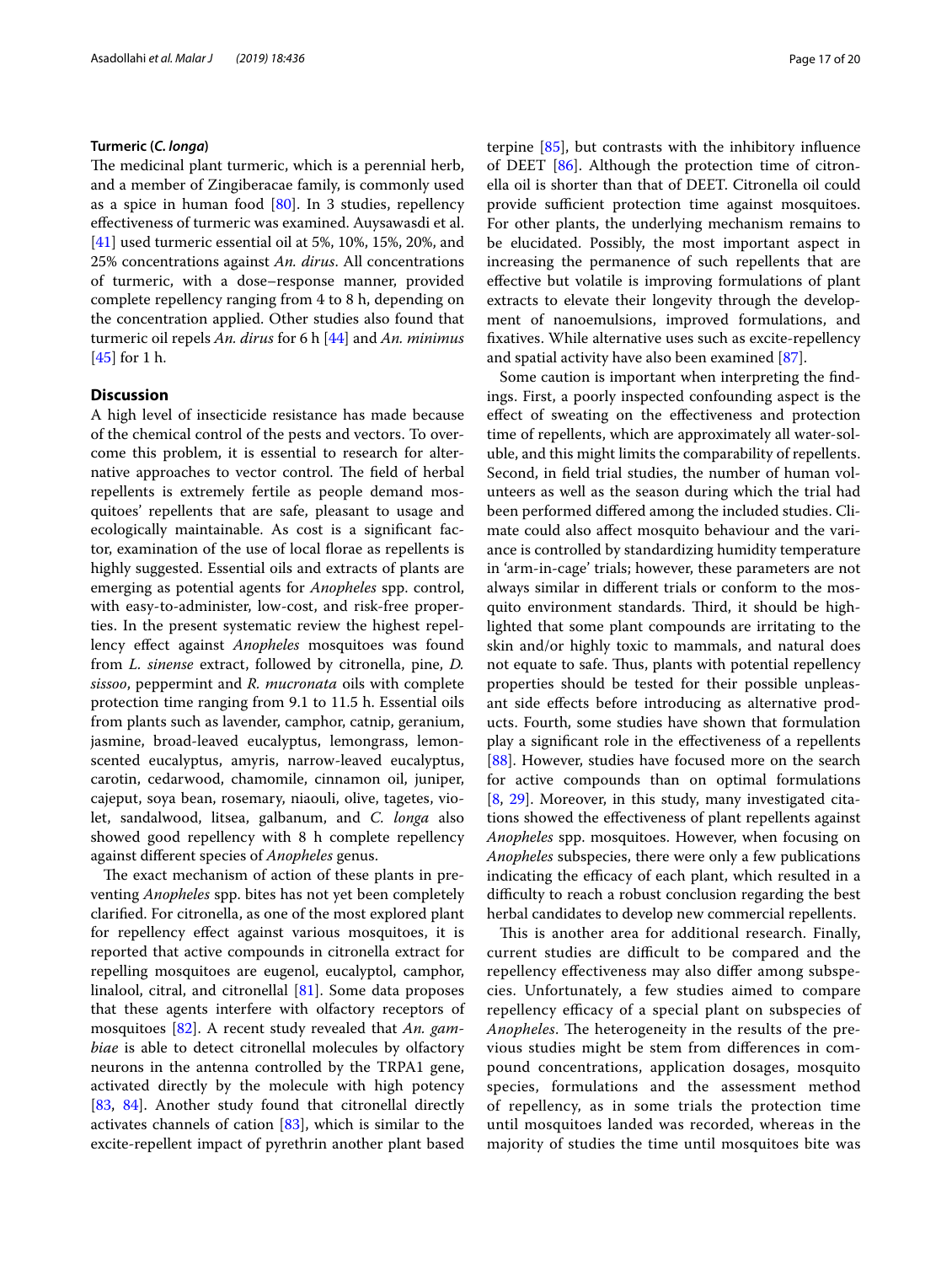considered. Given to the sources of heterogeneity in the current systematic review, future research assessing the repellent impacts should provide clear defnitions of repellents, characteristics of volunteers in feld trials, mosquito species, and outcome measures.

## **Conclusion**

The results of this study showed that some plants essential oils and extracts have signifcant repellent activity against *Anopheles* spp. mosquitoes. The studies in the last two decades have focused on the search for new natural repellents and some plants displayed good repellent activities, but few natural products have been developed so far  $[88, 89]$  $[88, 89]$  $[88, 89]$  $[88, 89]$ . This review calls for the attention of entomologists and people in the feld of mosquito-transmitted diseases for understanding the value and potential position of the plant-derived repellents and their role in disease control.

#### **Abbreviation**

DEET: N, N-diethyl-meta-toluamide.

## **Acknowledgements**

Not applicable.

#### **Authors' contributions**

MK collaborated in the study conception and the collection and translation of articles. AA performed collecting of articles and writing the manuscript. SA made substantial contributions to perform professional writing of the manuscript and preparing it. SHM assisted in translation, writing and elimination of technical errors. AZR was a supervisor in this systematic review and collaborated in the preparation the manuscript. All authors read and approved the fnal manuscript.

## **Funding**

None.

#### **Availability of data and materials**

All data generated or analysed during this study are included in this published article.

#### **Ethics approval and consent to participate**

Not applicable.

#### **Consent for publication**

Not applicable.

# **Competing interests**

The authors declare that they have no competing interests.

#### **Author details**

Department of Medical Entomology and Vector Control, School of Public Health, Tehran University of Medical Sciences, Tehran, Iran. <sup>2</sup> Health Research Centre, Lifestyle Institute, Baqiyatallah University of Medical Sciences, Tehran, Iran. 3 Medical Sciences Research Centre, Ghalib University, Kabul, Afghanistan.

Received: 24 July 2019 Accepted: 8 December 2019 Published online: 21 December 2019

#### **References**

- <span id="page-17-0"></span>1. Alayo M, Femi-Oyewo M, Bakre L, Fashina A. Larvicidal potential and mosquito repellent activity of Cassia mimosoides extracts. Southeast Asian J Trop Med Public Health. 2015;46:596–601.
- <span id="page-17-1"></span>2. Karunamoorthi K, Girmay A, Hayleeyesus SF. Mosquito repellent activity of essential oil of Ethiopian ethnomedicinal plant against Afro-tropical malarial vector *Anopheles arabiensis*. J King Saud Univ Sci. 2014;26:305–10.
- <span id="page-17-2"></span>3. Karunamoorthi K. The counterfeit anti-malarial is a crime against humanity: a systematic review of the scientifc evidence. Malar J. 2014;13:209.
- <span id="page-17-3"></span>4. Sanghong R, Junkum A, Chaithong U, Jitpakdi A, Riyong D, Tuetun B, et al. Remarkable repellency of *Ligusticum sinense* (Umbelliferae), a herbal alter‑ native against laboratory populations of *Anopheles minimus* and *Aedes aegypti* (Diptera: Culicidae). Malar J. 2015;14:307.
- <span id="page-17-4"></span>Soonwera M. Efficacy of essential oil from Cananga odorata (Lamk.) Hook. f. & Thomson (Annonaceae) against three mosquito species *Aedes aegypti* (L.), *Anopheles dirus* (Peyton and Harrison), and *Culex quinquefasciatus* (Say). Parasitol Res. 2015;114:4531–43.
- <span id="page-17-5"></span>6. Amer A, Mehlhorn H. Repellency efect of forty-one essential oils against Aedes, Anopheles, and Culex mosquitoes. Parasitol Res. 2006;99:478.
- <span id="page-17-6"></span>7. Govindarajan M, Rajeswary M, Arivoli S, Tennyson S, Benelli G. Larvicidal and repellent potential of *Zingiber nimmonii* (J. Graham) Dalzell (Zingiberaceae) essential oil: an eco-friendly tool against malaria, dengue, and lymphatic flariasis mosquito vectors? Parasitol Res. 2016;115:1807–16.
- <span id="page-17-7"></span>8. Panneerselvam C, Murugan K. Adulticidal, repellent, and ovicidal properties of indigenous plant extracts against the malarial vector, *Anopheles stephensi* (Diptera: Culicidae). Parasitol Res. 2013;112:679–92.
- 9. Govindarajan M, Sivakumar R. Repellent properties of *Cardiospermum halicacabum* Linn (Family: Sapindaceae) plant leaf extracts against three important vector mosquitoes. Asian Pac J Trop Biomed. 2012;2:602–7.
- <span id="page-17-8"></span>10. Govindarajan M, Mathivanan T, Elumalai K, Krishnappa K, Anandan A. Ovicidal and repellent activities of botanical extracts against *Culex quinquefasciatus*, *Aedes aegypti* and *Anopheles stephensi* (Diptera: Culicidae). Asian Pac J Trop Biomed. 2011;1:43–8.
- <span id="page-17-9"></span>11. Ansari M, Mittal P, Razdan R, Sreehari U. Larvicidal and mosquito repellent activities of pine (*Pinus longifolia*, Family: Pinaceae) oil. J Vector Borne Dis. 2005;42:95.
- <span id="page-17-10"></span>12. Ansari M, Vasudevan P, Tandon M, Razdan R. Larvicidal and mosquito repellent action of peppermint (*Mentha piperita*) oil. Bioresource Technol. 2000;71:267–71.
- 13. Ansari M, Razdan R, Tandon M, Vasudevan P. Larvicidal and repellent actions of *Dalbergia sissoo* Roxb (F Leguminosae) oil against mosquitoes. Bioresource Technol. 2000;73:207–11.
- 14. Amerasan D, Murugan K, Kovendan K, Kumar PM, Panneerselvam C, Subramaniam J, et al. Adulticidal and repellent properties of *Cassia tora* Linn. (Family: Caesalpinaceae) against *Culex quinquefasciatus*, *Aedes aegypti*, and *Anopheles stephensi*. Parasitol Res. 2012;111:1953–64.
- 15. Baskar K, Sudha V, Nattudurai G, Ignacimuthu S, Duraipandiyan V, Jayakumar M, et al. Larvicidal and repellent activity of the essential oil from *Atalantia monophylla* on three mosquito vectors of public health importance, with limited impact on non-target zebra fsh. Phys Mol Plant Pathol. 2018;101:197–201.
- 16. Govindarajan M. Larvicidal and repellent activities of *Sida acuta* Burm. F. (Family: Malvaceae) against three important vector mosquitoes. Asian Pac J Trop Med. 2010;3:691–5.
- 17. Govindarajan M. Ovicidal and repellent properties of *Coccinia indica* Wight and Arn (Family: Cucurbitaceae) against three important vector mosquitoes. Eur Rev Med Pharmacol Sci. 2011;15:1010–9.
- 18. Govindarajan M, Kadaikunnan S, Alharbi NS, Benelli G. Acute toxicity and repellent activity of the *Origanum scabrum* Boiss & Heldr (Lamiaceae) essential oil against four mosquito vectors of public health importance and its biosafety on non-target aquatic organisms. Enviro Sci Pollut Res. 2016;23:23228–38.
- 19. Jeyabalan D, Arul N, Thangamathi P. Studies on efects of *Pelargonium citrosa* leaf extracts on malarial vector. Anopheles stephensi Liston. Biore‑ source Technol. 2003;89:185–9.
- 20. Govindarajan M, Rajeswary M, Sivakumar R. Repellent properties of *Delonix elata* (L) Gamble (Family: Fabaceae) against malaria vector *Anopheles stephensi* (Liston)(Diptera: Culicidae). J Saudi Soc Agric Sci. 2015;14:128–33.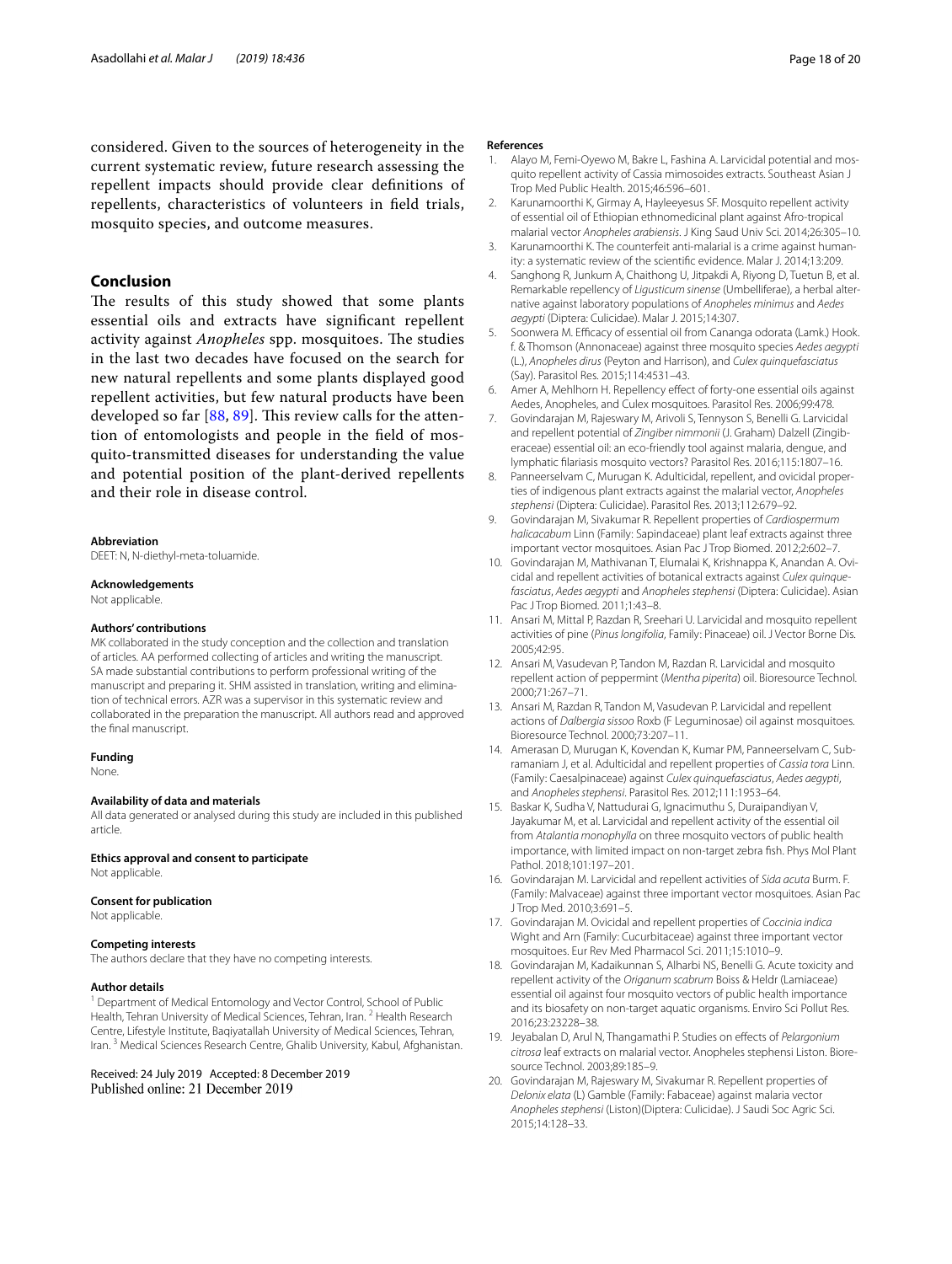- 21. Govindarajan M, Sivakumar R. Laboratory evaluation of Indian medicinal plants as repellents against malaria, dengue, and filariasis vector mosquitoes. Parasitol Res. 2015;114:601–12.
- <span id="page-18-13"></span>22. Govindarajan M. Larvicidal and repellent properties of some essential oils against *Culex tritaeniorhynchus* Giles and *Anopheles subpictus* Grassi (Diptera: Culicidae). Asian Pac J Trop Med. 2011;4:106–11.
- 23. Haldar KM, Ghosh P, Chandra G. Larvicidal, adulticidal, repellency and smoke toxic efficacy of *Ficus krishnae* against *Anopheles stephensi* Liston and *Culex vishnui* group mosquitoes. Asian Pac J Trop Dis. 2014;4:S214–20.
- 24. Kovendan K, Murugan K, Kumar PM, Thiyagarajan P, William SJ. Ovicidal, repellent, adulticidal and field evaluations of plant extract against dengue, malaria and flarial vectors. Parasitol Res. 2013;112:1205–19.
- 25. Krishnappa K, Elumalai K, Dhanasekaran S, Gokulakrishnan J. Larvicidal and repellent properties of *Adansonia digitata* against medically important human malarial vector mosquito *Anopheles stephensi* (Diptera: Culicidae). J Vector Borne Dis. 2012;49:86.
- 26. Naine SJ, Devi S. Larvicidal and repellent properties of Streptomyces sp. VITJS4 crude extract against *Anopheles stephensi*, *Aedes aegypti* and *Culex quinquefasciatus* (Diptera: Culicidae). Pol J Microbiol. 2014;63:341–8.
- <span id="page-18-20"></span>27. Murugan K, Kumar PM, Kovendan K, Amerasan D, Subrmaniam J, Hwang J-S. Larvicidal, pupicidal, repellent and adulticidal activity of *Citrus sinensis* orange peel extract against *Anopheles stephensi*, *Aedes aegypti* and *Culex quinquefasciatus* (Diptera: Culicidae). Parasitol Res. 2012;111:1757–69.
- 28. Maheswaran R, Ignacimuthu S. Bioefficacy of essential oil from *Polygonum hydropipe*r L. against mosquitoes, *Anopheles stephensi* and *Culex quinquefasciatus*. Ecotoxicol Environ Saf. 2013;97:26–31.
- <span id="page-18-21"></span>29. Panneerselvam C, Murugan K, Kovendan K, Kumar PM, Mosquito larvicidal, pupicidal, adulticidal, and repellent activity of *Artemisia nilagirica* (Family: Compositae) against *Anopheles stephensi* and *Aedes aegypti*. Parasitol Res. 2012;111:2241–51.
- 30. Prabhu K, Murugan K, Nareshkumar A, Ramasubramanian N, Bragadeeswaran S. Larvicidal and repellent potential of *Moringa oleifera* against malarial vector, *Anopheles stephensi* Liston (Insecta: Diptera: Culicidae). Asian Pac J Trop Biomed. 2011;1:124–9.
- 31. Almehmadi RM. Oviposition deterrent and skin repellent activities of *Artemisia herba alba*, *Matricharia chamomella* and *Melia azedarach* against *Culex quinquefasciatus*. Saudi J Biol Sci. 2008;15:1012.
- 32. Rajkumar S, Jebanesan A. Repellent activity of selected plant essential oils against the malarial fever mosquito *Anopheles stephensi*. Trop Biomed. 2007;24:71–5.
- 33. Rawani A, Banerjee A, Chandra G. Mosquito larvicidal and biting deterrency activity of bud of *Polianthes tuberosa* plants extract against *Anopheles stephensi* and *Culex quinquefasciatus*. J Commun Dis. 2012;44:79–89.
- 34. Reegan AD, Kinsalin AV, Paulraj MG, Ignacimuthu S. Larvicidal, ovicidal and repellent activities of marine sponge *Cliona celata* (Grant) extracts against *Anopheles stephensi* Liston (Diptera: Culicidae). Asian Pac J Trop Med. 2015;8:29–34.
- 35. Swathi S, Murugananthan G, Ghosh S, Pradeep A. Larvicidal and repellent activities of ethanolic extract of *Datura stramonium* leaves against mosquitoes. Int J Pharm Phytochem Res. 2012;4:25–7.
- 36. Das M, Ansari M. Evaluation of repellent action of *Cymbopogan martinii martinii* Stapf var sofa oil against *Anopheles sundaicus* in tribal villages of Car Nicobar Island, Andaman & Nicobar Islands, India. J Vector Borne Dis. 2003;40:100.
- 37. Singh S, Raghavendra K, Dash A. Evaluation of hexane extract of tuber of root of *Cyperus rotundus* Linn (Cyperaceae) for repellency against mosquito vectors. J Parasitol Res. 2009;2009:e908085.
- 38. Kamaraj C, Rahuman AA, Bagavan A, Elango G, Zahir AA, Santhoshkumar T. Larvicidal and repellent activity of medicinal plant extracts from Eastern Ghats of South India against malaria and flariasis vectors. Asian Pac J Trop Med. 2011;4:698–705.
- 39. Kumar KP, Murugan K, Kovendan K, Kumar AN, Hwang J-S, Barnard DR. Combined efect of seaweed (*Sargassum wightii*) and *Bacillus thuringiensis* var *israelensis* on the coastal mosquito, *Anopheles sundaicus*. Tamil Nadu India Sci Asia. 2012;38:141–6.
- <span id="page-18-0"></span>40. Madhiyazhagan P, Murugan K, Kumar AN, Nataraj T. Extraction of mosquitocidals from *Ocimum canum* leaves for the control of dengue and malarial vectors. Asian Pac J Trop Med. 2014;4:S549–55.
- <span id="page-18-1"></span>41. Auysawasdi N, Chuntranuluck S, Phasomkusolsil S, Keeratinijakal V. Improving the efectiveness of three essential oils against *Aedes aegypti* (Linn.) and *Anopheles dirus* (Peyton and Harrison). Parasitol Res. 2016;115:99–106.
- <span id="page-18-17"></span>42. Phasomkusolsil S, Soonwera M. Comparative mosquito repellency of essential oils against *Aedes aegypti* (Linn.), *Anopheles dirus* (Peyton and Harrison) and *Culex quinquefasciatus* (Say). Asian Pac J Trop Biomed. 2011;1:S113–8.
- <span id="page-18-18"></span>43. Trongtokit Y, Rongsriyam Y, Komalamisra N, Apiwathnasorn C. Comparative repellency of 38 essential oils against mosquito bites. Phytother Res. 2005;19:303–9.
- <span id="page-18-10"></span>44. Tawatsin A, Wratten SD, Scott RR, Thavara U, Techadamrongsin Y. Repellency of volatile oils from plants against three mosquito vectors. J Vector Ecol. 2001;26:76–82.
- <span id="page-18-11"></span>45. Phasomkusolsil S, Soonwera M. Insect repellent activity of medicinal plant oils against *Aedes aegypti* (Linn.), *Anopheles minimus* (Theobald) and *Culex quinquefasciatus* Say based on protection time and biting rate. Southeast Asian J Trop Med Public Health. 2010;41:831.
- <span id="page-18-19"></span>46. Trongtokit Y, Curtis CF, Rongsriyam Y. Efficacy of repellent products against caged and free fying *Anopheles stephensi* mosquitoes. Southeast Asian J Trop Med Public Health. 2005;36:1423.
- <span id="page-18-12"></span>47. Sritabutra D, Soonwera M, Waltanachanobon S, Poungjai S. Evaluation of herbal essential oil as repellents against *Aedes aegypti* (L.) and *Anopheles dirus* Peyton & Harrion. Asian Pac J Trop Biomed. 2011;1:S124–8.
- <span id="page-18-2"></span>48. Tuetun B, Choochote W, Kanjanapothi D, Rattanachanpichai E, Chaithong U, Chaiwong P, et al. Repellent properties of celery, *Apium graveolens* L, compared with commercial repellents, against mosquitoes under laboratory and feld conditions. Trop Med Int Health. 2005;10:1190–8.
- <span id="page-18-3"></span>49. Abiy E, Gebre-Michael T, Balkew M, Medhin G. Repellent efficacy of DEET, MyggA, neem (*Azedirachta indica*) oil and chinaberry (*Melia azedarach*) oil against *Anopheles arabiensis*, the principal malaria vector in Ethiopia. Malar J. 2015;14:187.
- <span id="page-18-15"></span>50. Karunamoorthi K, Mulelam A, Wassie F. Laboratory evaluation of traditional insect/mosquito repellent plants against *Anopheles arabiensis*, the predominant malaria vector in Ethiopia. Parasitol Res. 2008;103:529–34.
- 51. Karunamoorthi K, Ilango K, Murugan K. Laboratory evaluation of traditionally used plant-based insect repellent against the malaria vector *Anopheles arabiensis* Patton (Diptera: Culicidae). Parasitol Res. 2010;106:1217–23.
- <span id="page-18-4"></span>52. Solomon B, Gebre-Mariam T, Asres K. Mosquito repellent actions of the essential oils of *Cymbopogon citratus*, *Cymbopogon nardus* and *Eucalyptus citriodora*: evaluation and formulation studies. J Essent Oil Bearing Plants. 2012;15:766–73.
- <span id="page-18-5"></span>53. Alwala O, Wanzala W, Inyambukho R, Osundwa E, Ndiege I. Characterization and evaluation of repellent efect of essential oil of *Mangifera indica* L. from Kenya. J Essent Oil Bearing Plants. 2010;13:85–96.
- <span id="page-18-16"></span>54. Seyoum A, Pålsson K, Kung'a S, Kabiru E, Lwande W, Killeen G, et al. Traditional use of mosquito-repellent plants in western Kenya and their evaluation in semi-feld experimental huts against *Anopheles gambiae*: ethnobotanical studies and application by thermal expulsion and direct burning. Trans R Soc Trop Med Hyg. 2002;96:225–31.
- 55. Mayeku W, Omollo N, Odalo O, Hassanali A. Chemical composition and mosquito repellency of essential oil of *Conyza newii* propagated in difer‑ ent geographical locations of Kenya. Med Vet Entomol. 2014;28:253–6.
- <span id="page-18-14"></span>56. Birkett MA, Hassanali A, Hoglund S, Pettersson J, Pickett JA. Repellent activity of catmint, *Nepeta cataria*, and iridoid nepetalactone isomers against Afro-tropical mosquitoes, ixodid ticks and red poultry mites. Phytochemistry. 2011;72:109–14.
- <span id="page-18-6"></span>57. Innocent E, Hassanali A. Constituents of essential oils from three plant species used in traditional medicine and insect control in Tanzania. J Herb Spice Med Plants. 2014;21:219–29.
- <span id="page-18-7"></span>58. Barnard DR. Repellency of essential oils to mosquitoes (Diptera: Culicidae). J Med Entomol. 1999;36:625–9.
- <span id="page-18-8"></span>59. Kweka EJ, Mosha F, Lowassa A, Mahande AM, Kitau J, Matowo J, et al. Ethnobotanical study of some of mosquito repellent plants in north-eastern Tanzania. Malar J. 2008;7:152.
- <span id="page-18-9"></span>60. De Paula JP, Gomes-Carneiro MR, Paumgartten FJ. Chemical composition, toxicity and mosquito repellency of *Ocimum selloi* oil. J Ethnopharmacol. 2003;88:253–60.